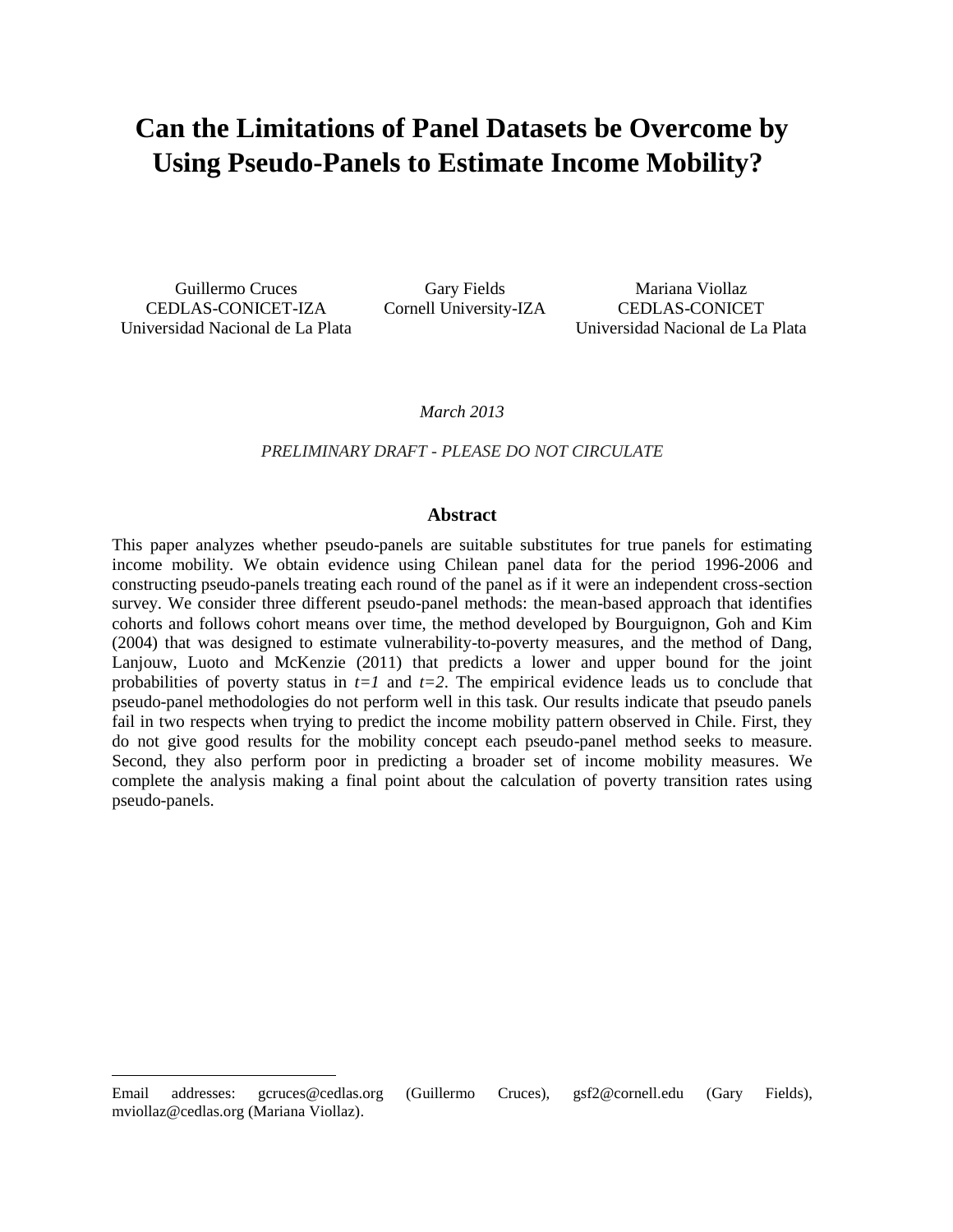## **1. Introduction**

The analysis of income mobility and poverty dynamics entails the identification of the same economic unit through time. This feature imposes a data requirement –longitudinal data that tracks individuals or households over time- that is difficult to meet in many cases. This data limitation has been of particular relevance for developing countries, suggesting that there is no direct way to analyze these issues. However, new methodologies based on cross-sectional data have been proposed and used in the last years in order to overcome this difficulty. These methodological innovations are commonly known as "pseudo-panel approaches". Recent developments on pseudo-panel analysis include Bourguignon, Goh, and Kim (2004), Antman and McKenzie (2007), and Dang, Lanjouw, Luoto, and McKenzie (2011). These pseudopanel methods differ in several respects such as in their data demands, in the assumptions about structural parameters and functional forms, and more importantly, in the income mobility question they attempt to answer.

In this context, the main goal of this paper is to obtain evidence and give an answer to the question *are pseudo-panels a suitable substitute for true panels for estimating income mobility?* To this end, we work with Chilean panel data for the period 1996-2006 and compare "true" estimates of mobility –arising from the panel dataset- against mobility estimates from three pseudo-panel methods implemented by treating the rounds of the panel as if they were repeated cross-sectional surveys. We organize the analysis proceeding in two steps. First, we evaluate how the pseudo-panel methods perform in answering the specific income mobility question they are intended to answer. Second, using the constructed pseudopanels we compute a broader set of income mobility measures and focus on how close or far these methods come in approximating the "true" measures.

Along the study we work with Chilean data. This country has shown high growth rates and a decreasing poverty trend during the last two decades. Despite the varied episodes of crises experienced by most Latin American countries, Chile has shown a stable macroeconomic situation. The per capita GDP annual growth rate averaged 3.6% from 1990 to 2010 while the official poverty rate fell from  $38.6\%$  in 1990 to 15.1% in 2009.<sup>1</sup>

 $\overline{a}$ 

 $1$  World Development Indicators, 2012 (The World Bank).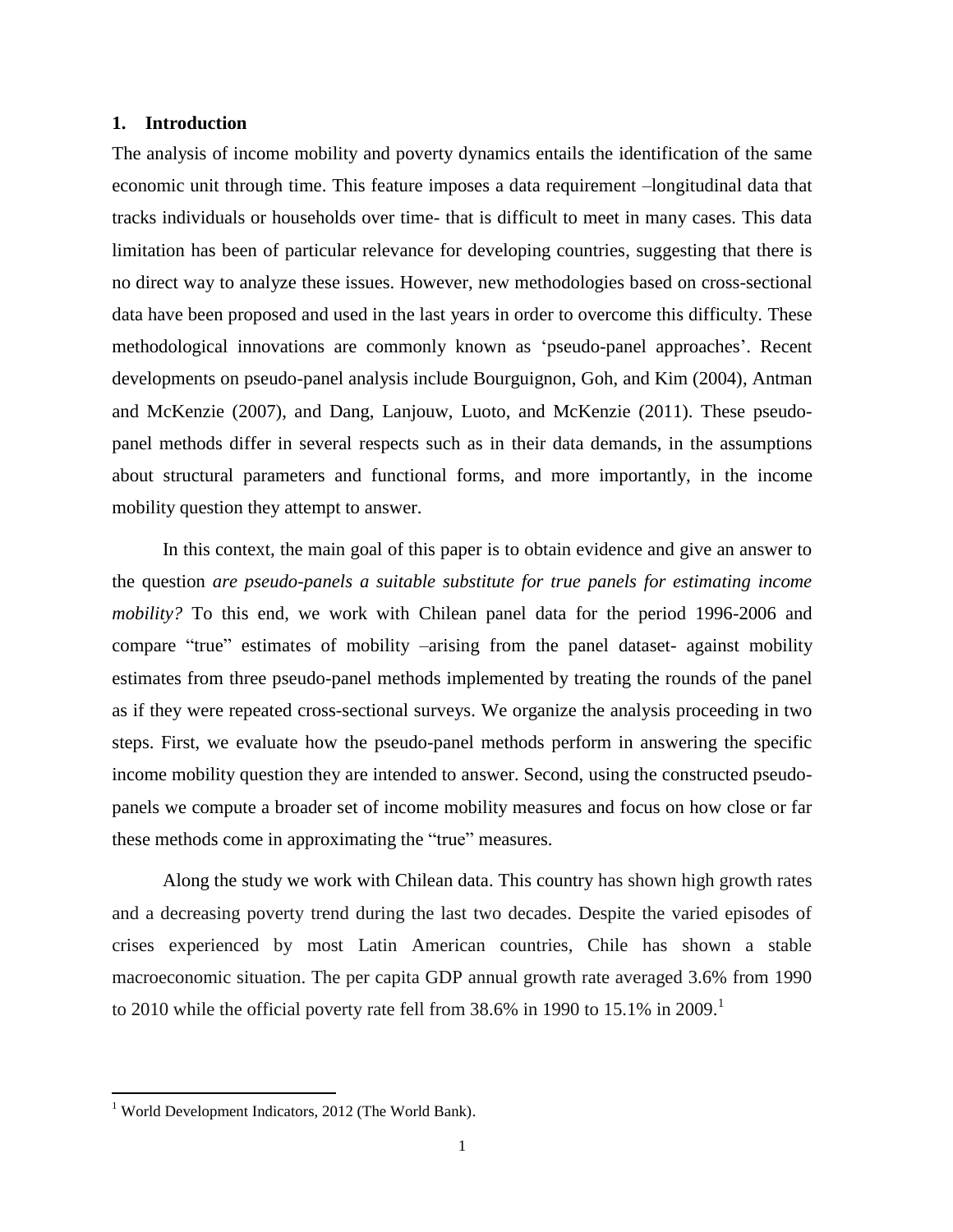

We use the 1996 and 2006 waves of the Chilean Panel Casen conducted by Fundación para la Superación de la Pobreza (FSP), Ministerio de Planificación (Mideplan) and Observatorio Social de la Universidad Alberto Hurtado (OSUAH). This survey is representative of only four of the thirteen regions in Chile (Metropolitan region and regions III, VII and VIII) and it is of great importance from the developing countries perspective due to its size and time span.

The structure of the paper is as follows. In the next section we present a broad set of income mobility measures calculated with Chilean panel data. In Section 3 we describe three pseudo-panel methodologies while in Section 4 we put these methods into action. First, we compute income mobility measures to answer the specific question each method seeks to answer, and then we analyze what do we get using the true panel data to answer the same question. Second, using the constructed pseudo-panels we compute other income mobility measures and analyze how close or far do these pseudo-panel data sets come in approximating the true panel results. In Section 5 we focus on poverty dynamics and analyze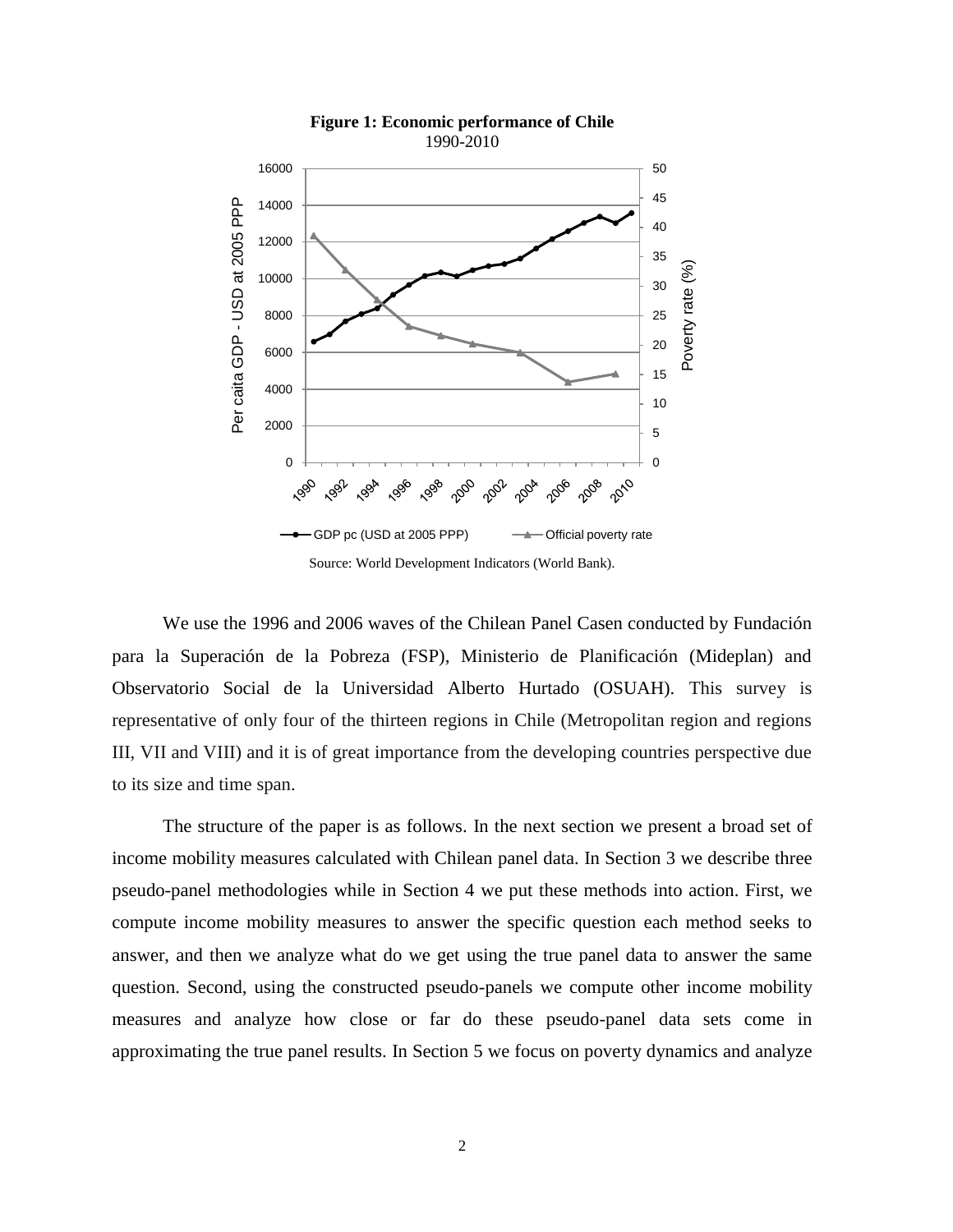how pseudo-panels approximate true poverty transition rates. In Section 6 we conclude with final comments.

## **2. Chilean income mobility using panel data**

 $\overline{a}$ 

In this section we compute several income mobility measures using Chilean panel data for the period 1996-2006. Our income measure is the household per capita income (expressed at 1996 prices) of household heads that reported valid data in 1996 and 2006. In order to control, at least partially, for the measurement error problem of income variables, we withdraw outliers from the data using the Mahalanobis distance measure as in Grimm  $(2007)<sup>2</sup>$  Applying this procedure, 1.8% of the households were excluded from the sample.

Our first interest is in macro-mobility. Thus, we ask how much mobility there was in Chile between 1996 and 2006. We answer this question through different macro-mobility concepts.<sup>3</sup> Estimates are shown in the first panel of table 1. Mobility as time independence is gauged by the computation of one minus Pearson"s correlation coefficient. The panel data result shows that per capita household income in 2006 was vaguely determined by its value in 1996. The linear association between both variables is only 0.2. The mean absolute value of decile change shows that household heads moved, on average, two deciles in this period. Mobility computed as the mean absolute value of share change also reveals significant mobility -the participation of individual income in average income changed by 0.63-. The non-directional income movement concept shows an average value of 58,548 pesos that gets reduced to one third of that figure when the direction of the changes is accounted for. While around 70% of the households moved upward during 1996 and 2006, the average income gains of upward movers almost equal the average income losses of downward movers. Finally, Field"s index shows that mobility equalized longer-term income relative to initial income.

 $2$  An observation is discarded if the Mahalanobis distance between the logarithms of per capita income exceeds a critical value equal to the mean plus two times the standard deviation of the distribution of the Mahalanobis distances in the sample.

 $3$  A detailed description of the income mobility measures calculated in this paper can be found in Fields et al. (2007).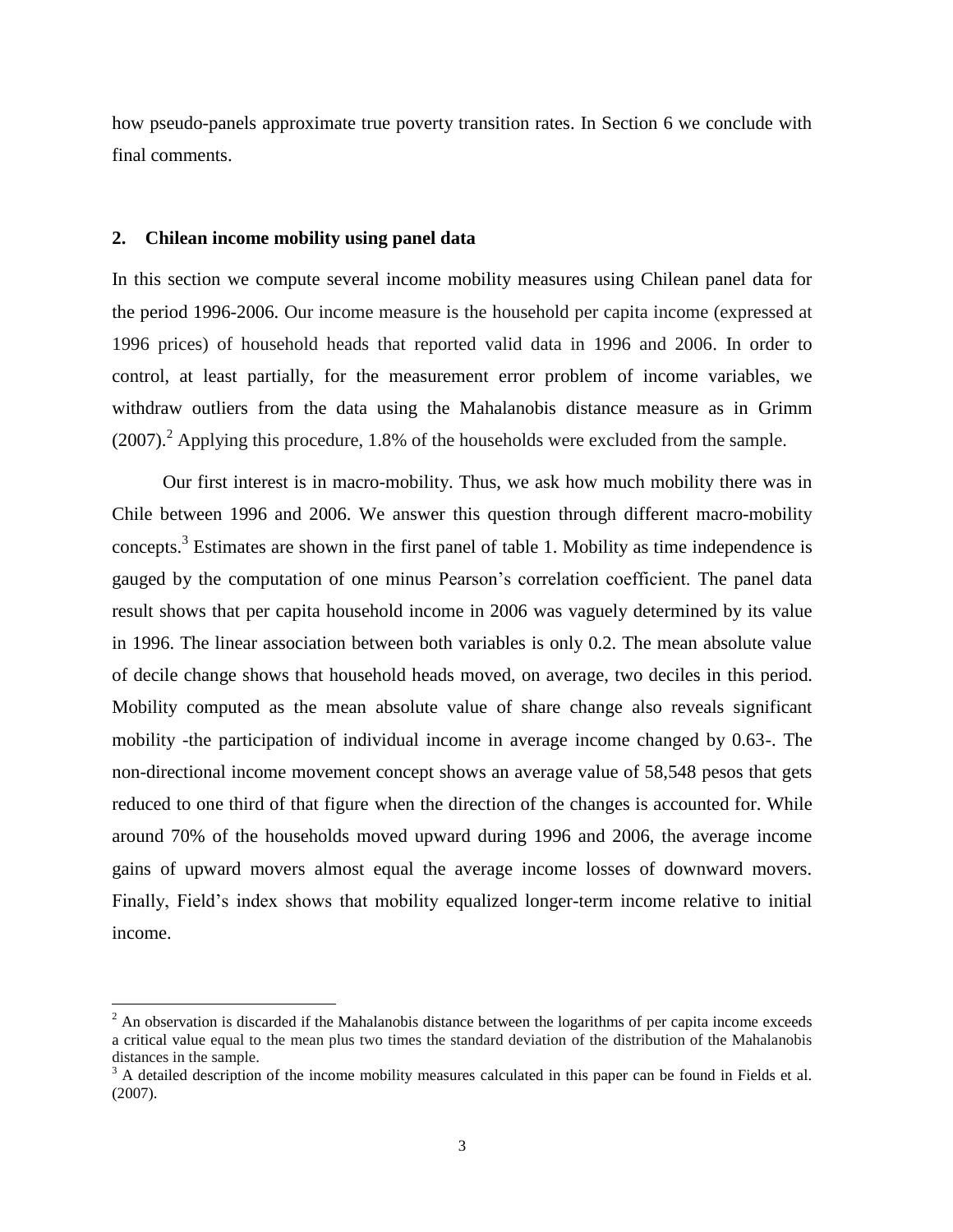The second panel of table 1 presents the results from several micro-mobility regressions. The question we seek to answer here is whether mobility was convergent or divergent in Chile. Income convergence is defined as a situation where the lower-income groups experience larger income gains than do higher-income groups. Likewise, income divergence occurs when the lower-income groups gain less than the higher-income groups. We test for two alternative hypotheses, weak and strong income convergence. Weak convergence is defined as a situation where the lower-income groups experience larger income gains than do higher-income groups *in percentages.* Weak convergence is analyzed using the change in *log* of per capita income as the explained variable and the *log* of initial income as the explanatory variable of interest*.* On the other hand, strong convergence occurs when the lower-income groups gain more than the higher-income groups *in pesos.* In this case, we regressed the change in per capita income *in pesos* on the initial reported level of income *in pesos*. In times of economic growth, which characterized the analyzed decade in Chile, strong convergence implies weak convergence but not the other way around.

Our findings show that lower-income groups had larger income gains than do higherincome groups both in percentages and in pesos. Then, income mobility had a highly significant pattern of weak and strong convergence in Chile. We confirm this result both unconditionally and conditionally. 4

Finally, in the last panel of table 1 we present some estimates related to movements into and out of poverty. The first two rows refer to poverty dynamics measures while the last ones present crossing-the-poverty-line measures. Results reveal that an important percentage of Chilean household heads who were poor in 1996 escaped from poverty in 2006 (70.8%), and very few of those who were non-poor in 1996 fell into poverty in 2006 (5.9%). Similarly, the percentage of those who crossed the poverty line, conditional on being upward movers, was higher (30.7%) than the percentage of those who did that conditional on being downward movers (12%).

To sum up, we found significant mobility using Chilean panel data for the period 1996-2006 for each of the macro-mobility concepts. We also found a clear pattern of income

 $\overline{a}$ 

<sup>&</sup>lt;sup>4</sup> We include as control variables the age of the household head and its square, gender, years of education and its square, and region of residence.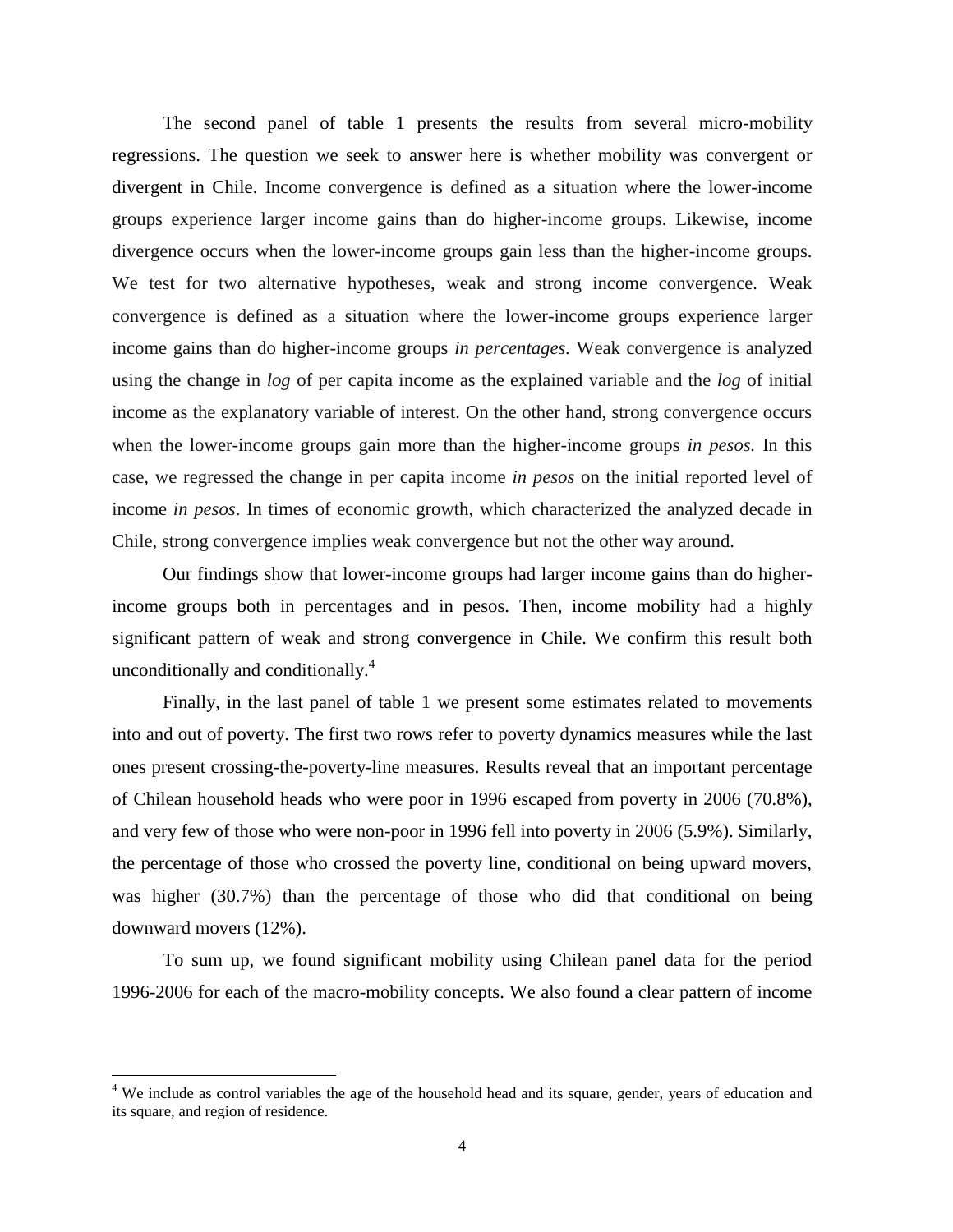convergence conditionally and unconditionally, and substantial movement into and out of poverty.

#### **3. Pseudo-panel methodologies**

Recent methodological developments provide us with different pseudo-panel approaches to analyze income mobility using repeated cross-sectional surveys. The use of repeated crosssections allows overcoming some of the limitations associated to longitudinal data. Nonrandom attrition is not an issue since each individual or household is only observed once. A further advantage is the wide availability of cross-sectional data that allows the construction of pseudo-panels covering substantially longer periods than what can be covered by real panels.

In the next paragraphs we describe the pseudo-panel approaches available in the literature on income mobility. These techniques differ in data demands, in the assumptions about structural parameters and functional forms, and more importantly, in the mobility question they attempt to answer. According to these characteristics we group pseudo-panel methodologies in those applying a *mean–based approach* and methodologies using a *dispersion-based approach*.

#### **3.1. Mean-based approaches**

Mean-based pseudo-panels track cohorts of individuals or households over repeated crosssectional surveys. A cohort is defined as "a group with fixed membership, individuals of which can be identified as they show up in the surveys" (Deaton, 1985). Some examples include birth cohorts, birth-education cohorts and birth-gender cohorts.

As well as the advantages associated to the use of repeated cross-sections, mean-based pseudo-panels suffer less from problems related to measurement error at the individual level because they follow cohort means. However, this feature also imposes some limitations. First, mean-based pseudo-panels do not provide information on intra-cohort mobility. Second, estimates at cohort level may be a potential source of bias if events like migration or death affect cohorts" sizes and composition (Antman and McKenzie, 2007). Last but not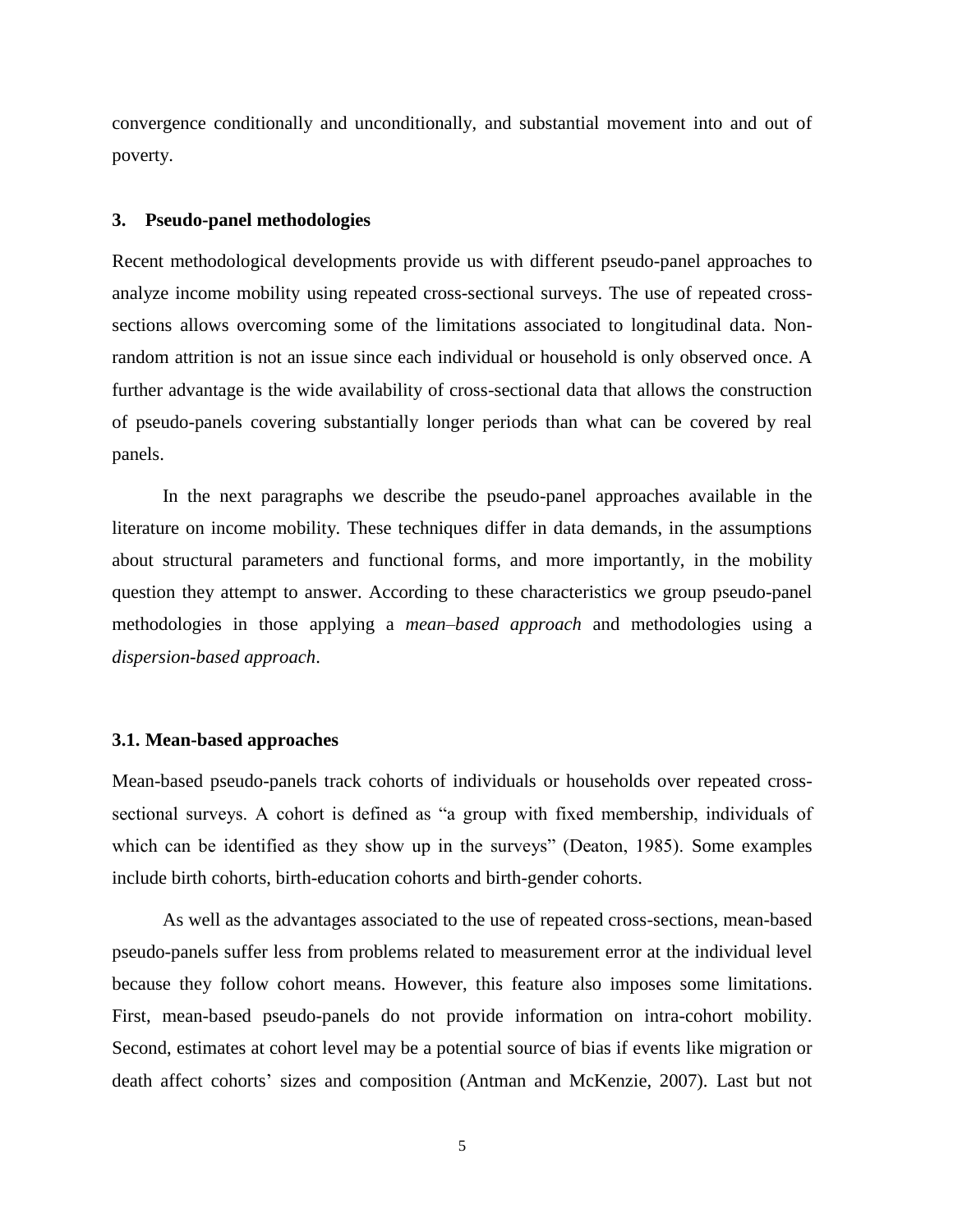least, the construction of a pseudo-panel involves a trade-off between the number of cohorts and the number of observations in each cohort. If the number of cohorts is large, estimations will suffer less from small sample problems. However, if the size of each cohort is not large enough, average characteristics per cohort will be error-ridden measurement of the true cohort population values (McKenzie, 2004).

Moffitt (1993), Collado (1997), McKenzie (2001, 2004), and Verbeek and Vella (2005) discuss conditions to obtain consistent (mobility) estimates from linear dynamic models using pseudo-panels that follow cohorts of individuals or households over time.

Antman and McKenzie (2007) propose the following model of income at the individual level to estimate the degree of income mobility:<sup>5</sup>

$$
Y_{i,t} = \alpha + \beta Y_{i,t-1} + u_{i,t} \tag{1}
$$

Taking cohort averages of equation (1) over the  $N_c$  individuals observed in cohort  $c$  at time  $t$ the model becomes:

$$
\overline{Y}_{c(t),t} = \alpha + \beta \overline{Y}_{c(t),t-1} + \overline{u}_{c(t),t}
$$
\n(2)

where  $\bar{Y}_{c(t),t}$  denotes the sample mean of *Y* over the individuals in cohort *c* observed at time *t*. With repeated cross-sections, different individuals are observed each time period. As a result, the lagged mean  $\bar{Y}_{c(t),t-1}$ , representing the mean income in period  $t-1$  of the individuals in cohort *c* at time *t*, is not observed. Therefore, the unobserved term is replaced with the sample means over the individuals who are observed at time *t −1*, leading to the following regression for cohorts  $c = 1, 2, ..., C$  and time periods  $t = 2, ..., T$ :

$$
\overline{Y}_{c(t),t} = \alpha + \beta \overline{Y}_{c(t-1),t-1} + \overline{u}_{c(t),t} + \lambda_{c(t),t}
$$
\n
$$
\tag{3}
$$

where

 $\overline{a}$ 

$$
\lambda_{c(t),t} = \beta [\bar{Y}_{c(t),t-1} - \bar{Y}_{c(t-1),t-1}]
$$

As the number of individuals in each cohort becomes large,  $\lambda_{c(t),t}$  converges to zero and this term can be ignored (McKenzie, 2004).

<sup>&</sup>lt;sup>5</sup> Next paragraphs heavily rely on Antman and McKenzie (2007). The interested reader is referred to the original paper for additional details.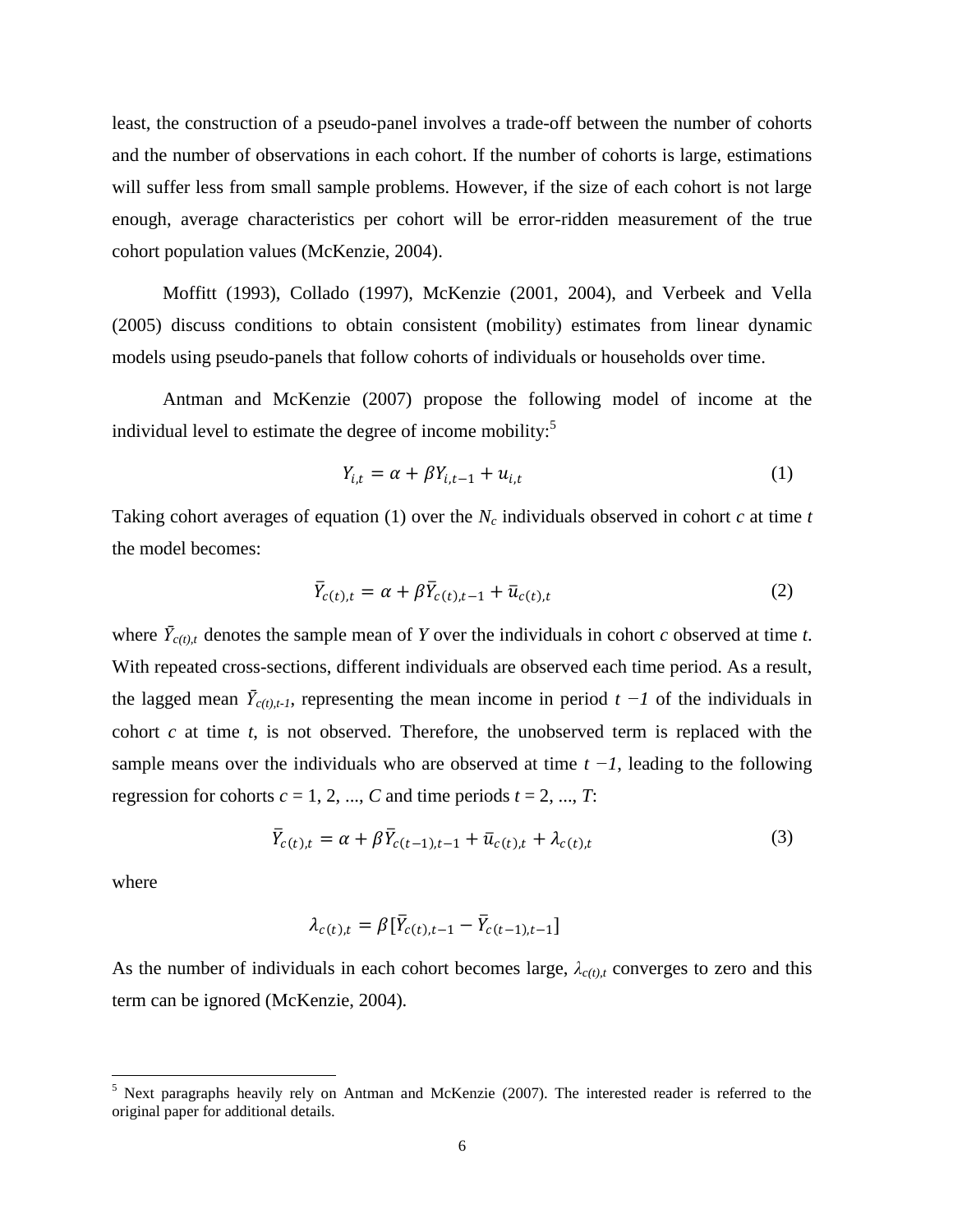The precise method for estimating equation (3) depends on the assumptions on the individual level shocks to earnings,  $u_{i,t}$ , and on the dimensions of the pseudo-panel. For instance, if the  $u_{i,t}$  contain individual fixed effects but no time-varying cohort level component,  $\beta$  can be consistently estimated by OLS on the cohort average equation (3) with the inclusion of cohort dummies. This will be consistent as the number of individuals per cohort gets large  $(N_c)$ . If the individual level shocks to earnings contain a common cohort component, then in addition to a large number of individuals per cohort, a large number of cohorts or a large number of time periods is also needed for consistency. Collado (1997) states that with many cohorts and fewer individuals per cohort, instrumental variables methods can be used. Arellano and Bond (1991) and Moffit (1993) made some applications of this method.

The most basic specification assumes that there are no individual fixed effects, in which case the pseudo-panel is used to estimate  $\beta$  in the following equation:

$$
\overline{Y}_{c(t),t} = \alpha + \beta \overline{Y}_{c(t-1),t-1} + \overline{u}_{c(t),t}
$$
\n
$$
\tag{4}
$$

 $\beta$  < 1 represents a situation of income convergence where a household with income below the mean in period *t−1* will experience more rapid income growth than richer households. A value of  $\beta$  equal to 1 represents a situation of no income convergence, while  $\beta$  equal to zero is an extreme case of total mobility.

If the data generating process contains individual fixed effects, previous model can be estimated including cohort fixed effects:

$$
\overline{Y}_{c(t),t} = \alpha_c + \beta \overline{Y}_{c(t-1),t-1} + \overline{u}_{c(t),t}
$$
\n
$$
\tag{5}
$$

In this case, an estimate of  $\beta$  which is less than unity in equation (5) can be interpreted as saying that a household which is below its *own* mean income grows faster.

Both equation (4) and (5) estimate the degree of income mobility *unconditionally*. When models are expanded to include other covariates that may affect present income, these models provides estimates of the degree of income mobility *conditionally*.

The mean-based approach was applied by Calónico (2006), Navarro (2006), Antman and McKenzie (2007) and Cuesta et al. (2011). Calónico (2006) analyzed several Latin American countries for the period 1992-2002 and found very low mobility around the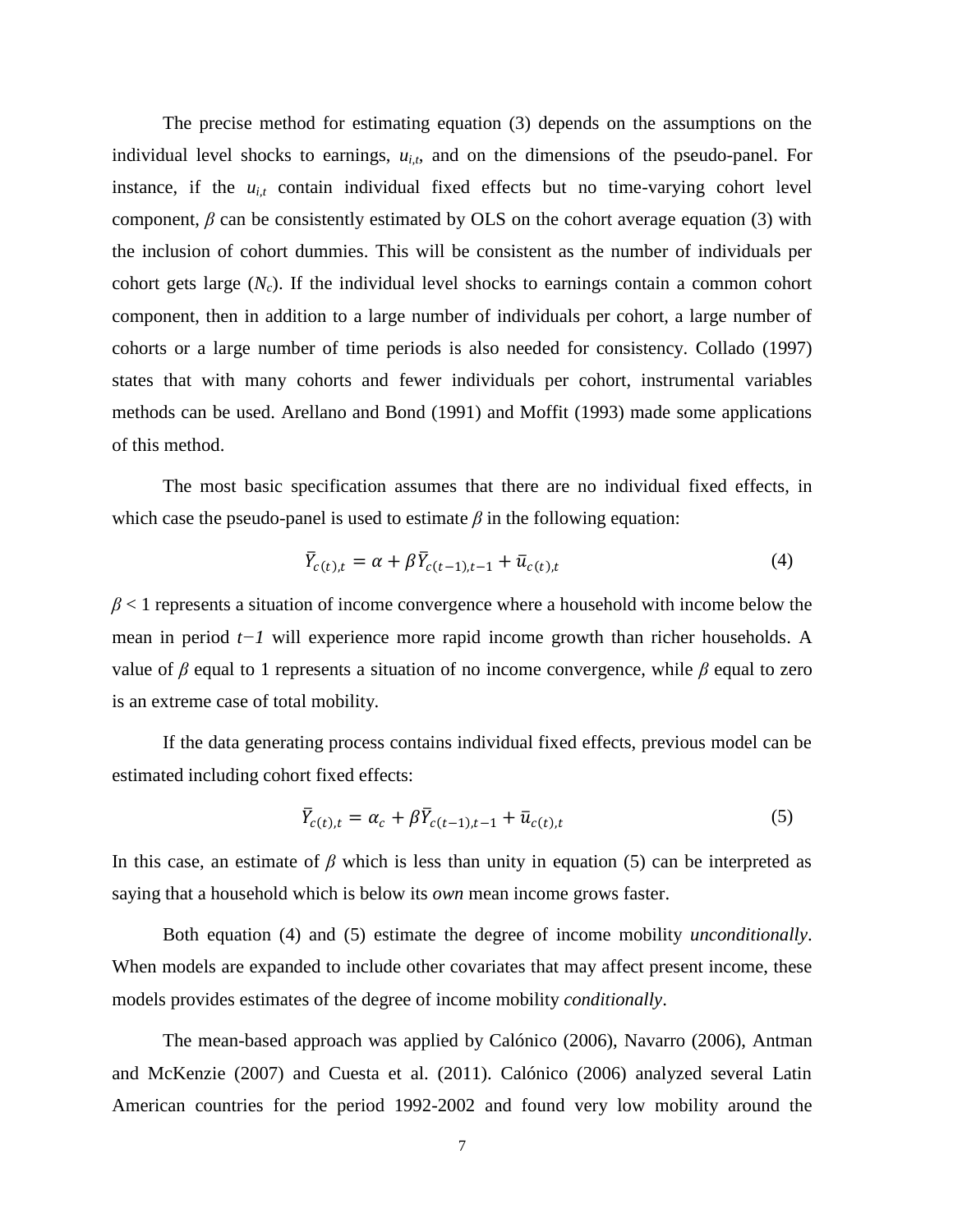general mean for almost all the countries –*β* close to 1 in equation (4)- and different patterns of mobility around the individual mean –for instance, *β* close to 1 for Argentina in equation (5) and *β* close to 0.3 for the case of Chile-. Navarro (2006) computed income mobility for the period 1985-2004 in Argentina and found a convergent pattern to the general mean, but her estimates show a higher degree of income mobility compared to Calónico"s results. Antman and McKenzie (2007) estimated the degree of earnings mobility for the Mexican case from 1987 to 2001. Their results indicate that overall mobility in earnings, income, and expenditure is low, whereas households are quite mobile around their individual effects. Cuesta et al. (2011) performed the analysis for the Latin American region combining information from 14 countries during 1992 and 2003. They found a very low degree of income mobility in the region with estimates of  $\beta$  ranging between 0.60 for the conditional version of equation (4) and 0.97 in the unconditional case.

## **3.2. Dispersion-based approaches**

Other pseudo-panel approaches rely on second order moments of error distributions to construct mobility estimates using repeated cross-sections. In next paragraphs we provide some details on the methodology developed by Bourguignon, Goh and Kim (2004) -BGK-, and Dang, Lanjouw, Luoto and McKenzie (2011) -DLLM-.<sup>6</sup>

## *Bourguignon, Goh and Kim methodology*

 $\overline{a}$ 

These authors propose to use the parameters of individual earnings dynamics to obtain estimates on the vulnerability to poverty. They assume that the earnings of individual *i* belonging to cohort group *j* at time *t* can be represented by the following equation:

$$
\ln w_{it}^j = X_{it}^j \beta_t^j + \xi_{it}^j \tag{6}
$$

where  $X_{it}$  is a set of individual characteristics and  $\zeta_{it}$  stands for unobserved permanent and transitory earnings determinants. This residual term follows an autoregressive process AR(1):

 $6$  The interested reader is referred to the original publications for additional details on these methodologies.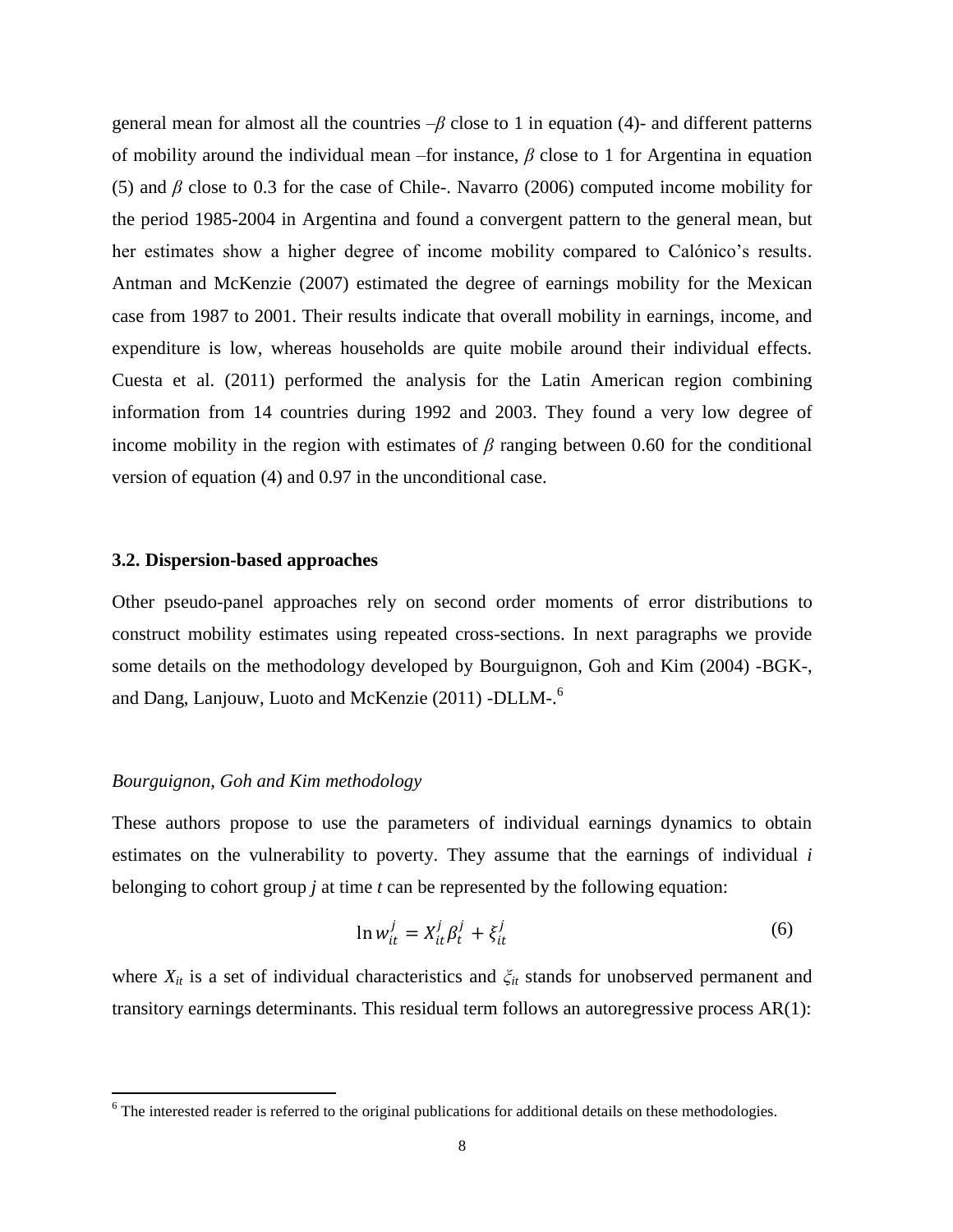$$
\xi_{it}^j = \rho^j \xi_{it-1}^j + \varepsilon_{it}^j \tag{7}
$$

where  $\varepsilon_{it}$  is the innovation in earnings and is supposed to have a variance  $\sigma^2_{\epsilon_{it}}$ .

Model (6)-(7) cannot be estimated with repeated cross-sections. But some information can be extracted on the basic dynamic parameters  $\rho^j$  and  $\sigma^2_{\epsilon ij}$ . Under the assumption that individuals enter and exit randomly the labor force between two successive periods, the variance of  $\xi$  ( $\sigma^2_{\zeta i}$ ) behaves according to the following process:

$$
\sigma_{\xi j t}^2 = \rho^{j2} \sigma_{\xi j t - 1}^2 + \sigma_{\xi j t}^2 \tag{8}
$$

Equation (8) is used to recover the dynamic parameters  $\rho^j$  and  $\sigma^2_{\epsilon j t}$ . To this end, equation (6) is estimated by OLS separately for each period *t* to get estimates of the residual variance  $\sigma^2_{\zeta j t}$ . Then  $\rho^j$  is obtained from equation (8) and the residuals of this model provide estimates of the variance of the innovation term  $\sigma_{\text{ejt}}^2$ .

Some additional assumptions are needed to obtain the vulnerability of individuals observed in cross-section  $t$  to poverty in  $t+1$ . First, authors assume that the innovation term is distributed as a normal with mean 0 and variance  $\hat{\sigma}_{\epsilon j t}^2$ . Thus, earnings are distributed as a lognormal variable, conditional on individual characteristics *X*. The second assumption states that some prediction of future individual characteristics  $\hat{X}_{it+1}^j$  $\sum_{i=1}^{j}$  is available. The same applies to future earning coefficient  $\hat{\beta}^j_{it+1}$  $\hat{a}_{i,t+1}^{j}$  and the variance of the innovation  $\hat{\sigma}_{ejt+1}^{2}$ .

Under these assumptions and denoting  $\hat{\xi}_{it}^{j}$  $t_{it}$  the estimated residual of the earning equation (6) in period *t*, the probability of earning less than a poverty threshold  $\overline{w}$  at time *t*+1 is:

$$
v_{it}^j = pr(lnw_{it+1}^j < ln\overline{w}|X_{it}^j, \hat{X}_{it+1}^j, \hat{\theta}_{t+1}^j, \hat{\sigma}_{\varepsilon j}^2, \hat{\sigma}_{j}^2) = \Phi\left(\frac{\ln \overline{w} - \hat{X}_{it+1}^j \hat{\beta}_{t+1}^j - \hat{\rho}^j \hat{\xi}_{it}^j}{\hat{\sigma}_{\varepsilon j t+1}^j}\right) \tag{9}
$$

where  $\Phi(.)$  denotes the cumulative density of the standard normal. Thus,  $\hat{v}_{it}^j$  $\frac{j}{it}$  is the vulnerability of individual *i* belonging to cohort *j* and observed at time *t,* to falling into poverty at time *t+1*. The authors evaluated this methodology using Korean panel data and obtain satisfactory results. The parameters of earnings dynamics obtained using repeated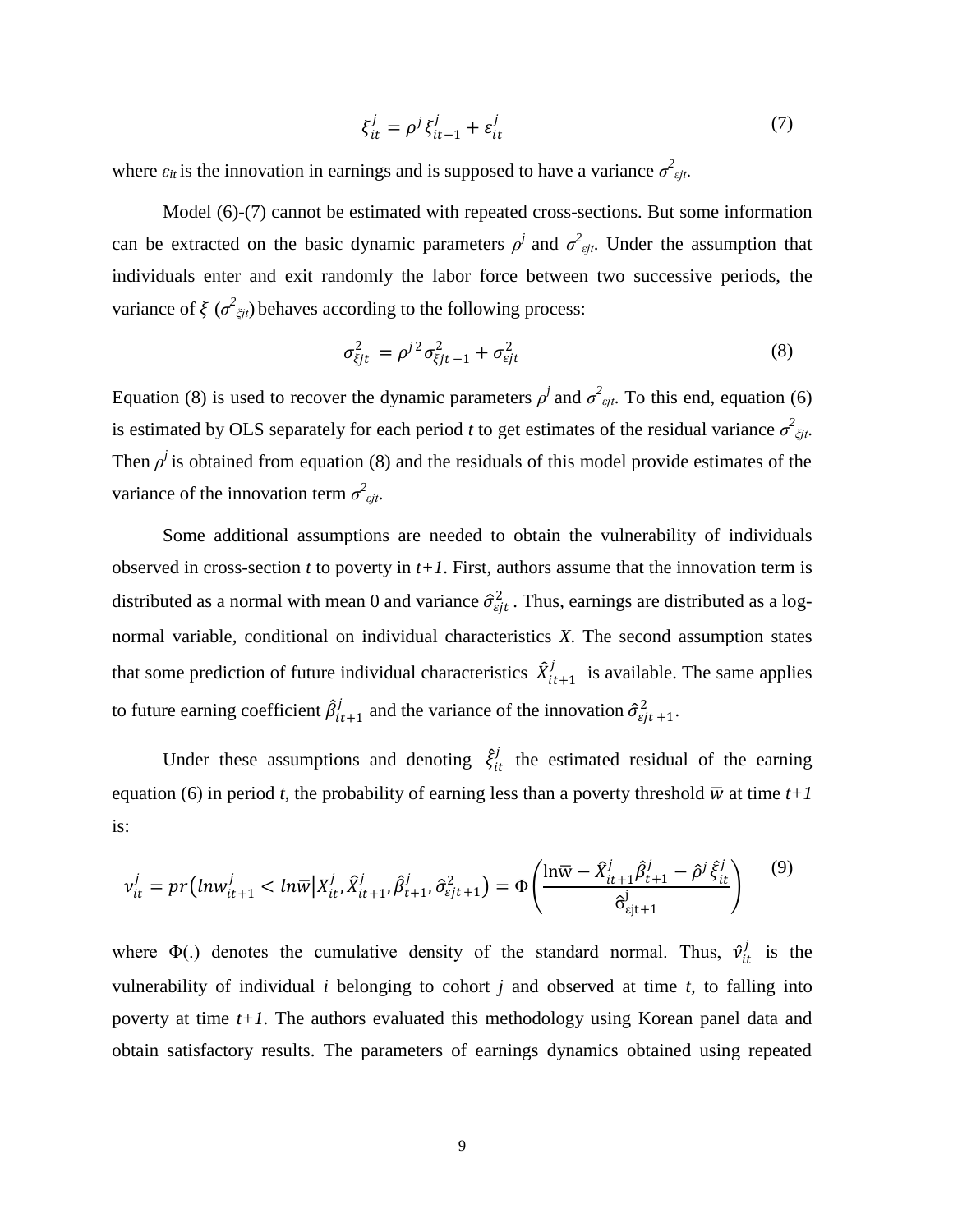cross-sections do not significantly differ from true parameters –those from panel data-. Moreover, vulnerability-to-poverty measures are very close to each other.

#### *Dang, Lanjouw, Luoto and McKenzie methodology*

These authors explore an alternative statistical methodology for analyzing movements in and out of poverty based on two or more rounds of cross-sectional data. Briefly, a model of income is estimated in the first round of cross-section data, using a specification which includes only time-invariant covariates. Parameter estimates from this model are then applied to the same time-invariant regressors in the second survey round to provide an estimate of the (unobserved) first period"s income for the individuals surveyed in that second round. Analysis of mobility can then be based on the actual income observed in the second round along with this estimate from the first round. These observations make up the pseudo-panel or, according to authors" words, the "synthetic panel".

The authors consider the case of two rounds of cross-sectional surveys, denoted round 1 with a sample of *N<sup>1</sup>* households and round 2 with a sample of *N<sup>2</sup>* households. The vector *xi1* contains characteristics of household *i* in survey round 1 which are observed (for different households) in both the round 1 and round 2 surveys. This will include time-invariant characteristics (language, religion, ethnicity), time-invariant characteristics of the household head if his identity remains constant across rounds (sex, education, place of birth, parental education as well as deterministic characteristics such as age), time-varying characteristics of the household that can be easily recalled for round 1 in round 2 (whether or not the household head was employed in round 1, the place of residence in round 1).

For the population as a whole, the linear projection of round 1 income  $(y_{i1})$  onto  $x_{i1}$  is given by:

$$
y_{i1} = \beta_1' x_{i1} + \varepsilon_{i1} \tag{10}
$$

Similarly, letting *xi2* denote the set of household characteristics in round 2 that are observed in both the round 1 and round 2 surveys, the linear projection of round 2 income  $(y_{i2})$  onto  $x_{i2}$ is given by: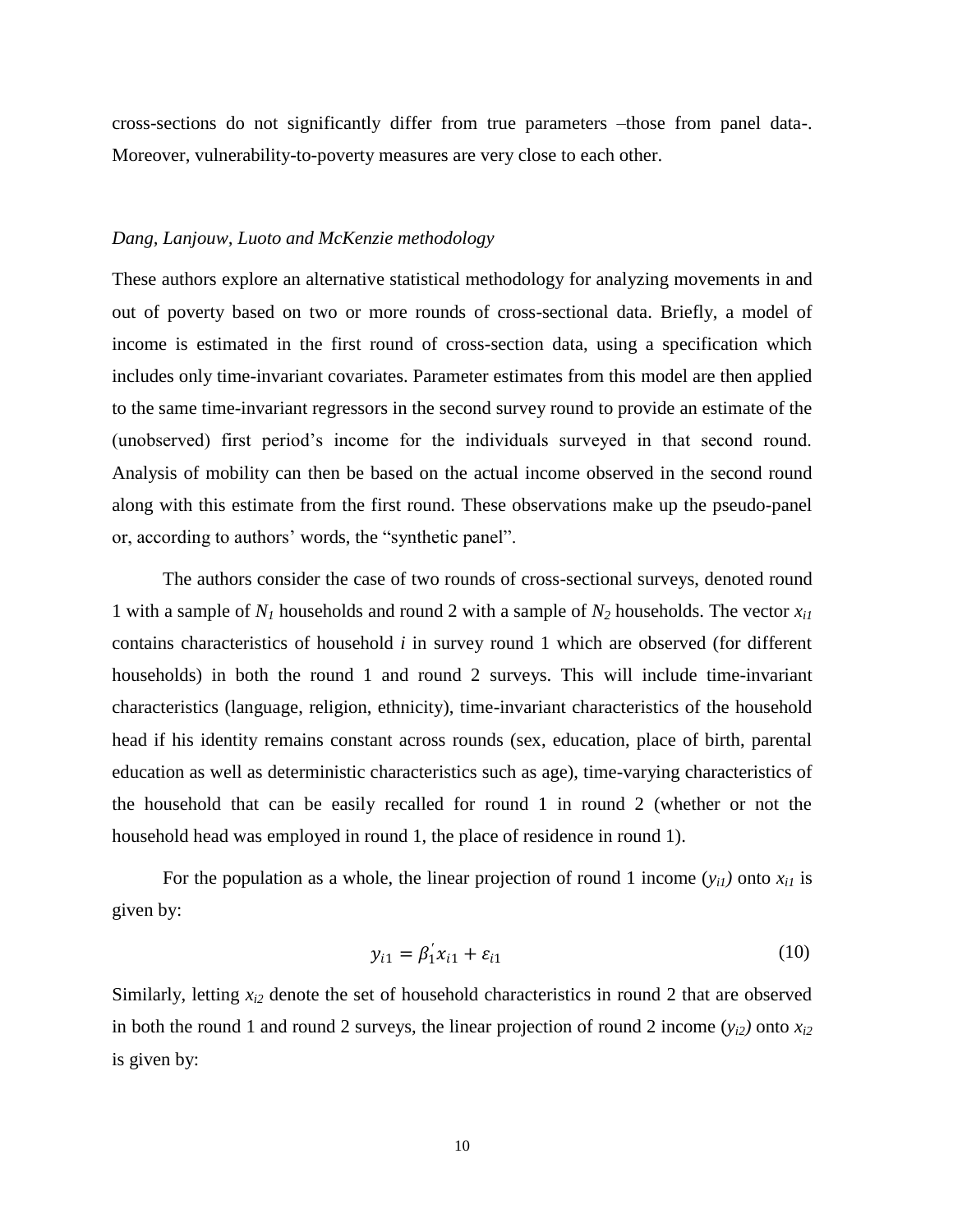$$
y_{i2} = \beta_2' x_{i2} + \varepsilon_{i2} \tag{11}
$$

Let  $z_1$  and  $z_2$  denote the poverty line in period 1 and period 2 respectively. The objective is to estimate the joint distribution of poverty-non poverty in  $t_1$  and  $t_2$ . For instance:

$$
P(y_{i1} < z_1 \text{ and } y_{i2} > z_2) \tag{12}
$$

which represents the probability of being poor in *t<sup>1</sup> and* not being poor in *t2*.

The identification of the point-estimate in (12) is not possible without imposing a lot of structure on the data generating processes. Considering that the probability in (12) depends on the joint distribution of the two error terms, the estimation of bounds is easier:

$$
P(\varepsilon_{i1} < z_1 - \beta_1' x_{i1} \text{ and } \varepsilon_2 > z_2 - \beta_2' x_{i2}) \tag{13}
$$

The correlation between the two error terms captures the correlation of those parts of household income in the two periods which are unexplained by the household characteristics  $x_{i1}$  and  $x_{i2}$ . Intuitively, mobility will be greater the less correlated are  $\varepsilon_{i1}$  and  $\varepsilon_{i2}$ . One extreme case thus occurs when the two error terms are completely independent of each other. Another extreme case occurs when these two error terms are perfectly correlated.

Some assumptions are needed by this methodology. One of them requires the underlying population sampled to be the same in survey round 1 and survey round 2. This assumption will not be satisfied if the underlying population changes through births, deaths, or migration out of sample. The second assumption restricts the correlation of  $\varepsilon_{i1}$  and  $\varepsilon_{i2}$  to be non-negative. This assumption is to be expected in most applications using household survey data for at least three reasons: (i) if the error term contains a household fixed effect, then households which have income higher than predicted based on *x* variables in round 1 will also have income higher than predicted based on *x* variables in round 2; (ii) if shocks to income have some persistence, and income reacts to these shocks, then income errors will also exhibit positive autocorrelation; (iii) the kind of factors that can lead to a negative correlation in incomes over time are unlikely to apply to an entire population at the same time.

Given these assumptions, the upper bound estimates of poverty mobility are given by the probability in expression (13) when the two error terms are completely independent of each other, while the lower bound estimates of poverty mobility are given by the probability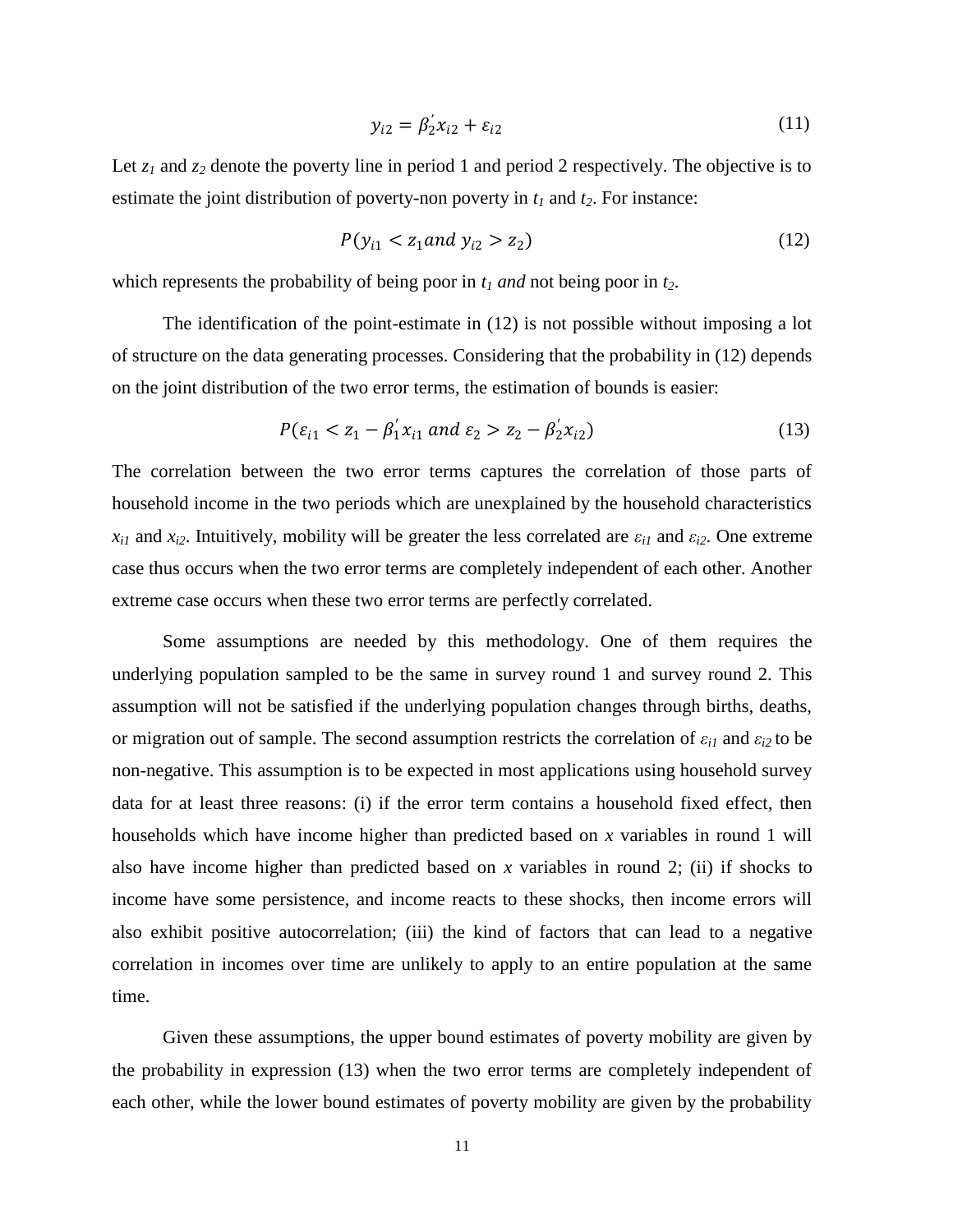in expression (13) when the two error terms are identical. Two approaches to estimate the bounds on mobility are possible: a non-parametric approach where no assumptions about the joint distribution for the error terms are needed and a parametric approach where this joint distribution is assumed to be bivariate normal.

This methodology was applied by Dang et al. (2011) to data from Indonesia and Vietnam. They found that the "true" estimate of the extent of mobility obtained from panel data as a joint probability of poverty status in  $t_1$  and  $t_2$  is generally sandwiched between the lower-bound and upper-bound assessments of mobility. The analysis also reveals that the width between the upper- and lower-bound estimates is narrowed as the prediction models are more richly specified. Cruces et al. (2011) applied the non-parametric approach in three different settings where good panel data also exists (Chile, Nicaragua and Peru). The methodology performed well in all three settings –lower and upper bounds sandwich "true" panel measures-, particularly when richer model specifications were estimated. The technique also overcame a set of robustness and sensitivity tests including changes in the poverty line, changes in the length of the panel, changes in the welfare measure, and changes in the forecasting direction among others tests.

Using the same methodology, Ferreira et al. (2013) showed that Latin America has experienced dramatic mobility in the last two decades. Out of every 100 Latin Americans, 43 have changed their economic status during the period. There is considerably more upward than downward mobility: out of the 43 people changing economic status, 23 exited poverty, 18 entered the middle class, while only 2 experienced a worsening of their status. And despite the large levels of mobility, more than 1 in five Latin Americans remained chronically poor throughout the whole period. The study also showed that while the poor are moving up, on average they do not enter the middle class but instead remain vulnerable to poverty.

#### **4. Chilean income mobility using pseudo-panels**

Each of the pseudo-panel methods previously introduced is usually applied to analyze some specific concept of income mobility, i.e. the mean-based approach is applied to obtain information about the pattern of income convergence or divergence, BGK method seeks to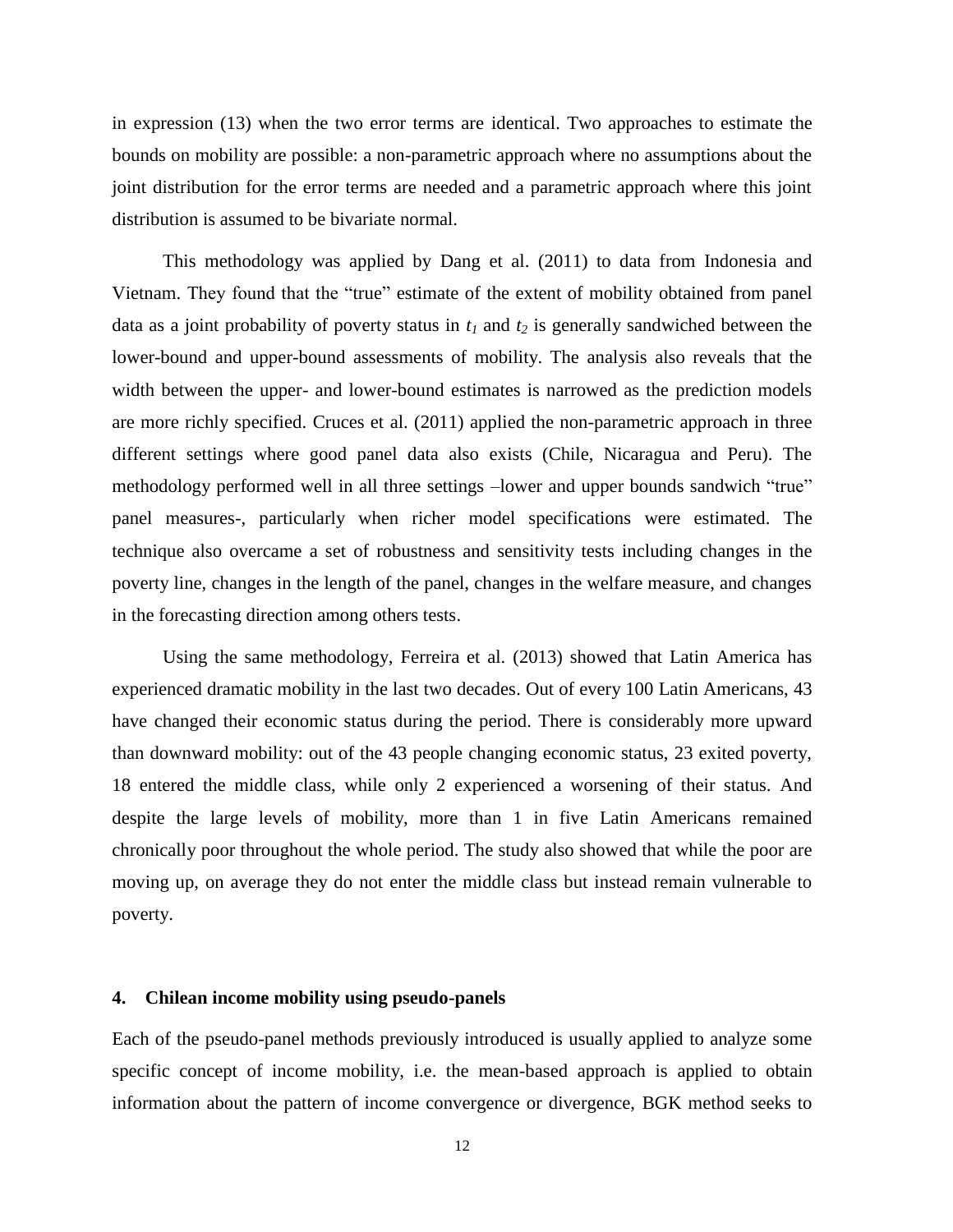obtain vulnerability-to-poverty measures, while DLLM approach computes joints probabilities of poverty status in *t<sup>1</sup>* and *t2*.

In this section we calculate income mobility measures applying these pseudo-panel methodologies to Chilean data, treating each round of the panel dataset as a cross-section survey. The main goal is to compare the performance of the methods with the "true" mobility measures –those obtained using the actual panel data-. In order to organize the analysis, we proceed in two steps. First, we evaluate how the pseudo-panel methods perform in answering the specific income mobility question they are intended to answer. Second, we compute a broader set of income mobility measures and focus on how close or far pseudo-panel methods come in approximating the macro mobility measures, micro mobility regression coefficients, and poverty transition rates presented in table 1.

## **4.1. Pseudo-panels performance answering specific questions**

 $\overline{a}$ 

We begin by analyzing the question of those studies applying the mean-based pseudo-panel approach. Papers like Antman and McKenzie (2007) and Cuesta et al. (2011) evaluate the following question: *What are the values of beta unconditionally and conditionally in a model where the logarithm of income in t=1 is regressed on the logarithm of income in t=0?*

Using a mean-based approach these authors estimate a model like equation (4). In order to estimate the same model we construct cohorts based on year of birth and gender of the household head.<sup>7</sup> We include household heads born in two-year span in order to get a balance between the number of cohorts and the number of observations in each cohort. We consider household heads born between 1931 and 1976 or, equivalently, aged 20 to 65. Table 2 displays the number of observations in each of the birth-gender cohorts and years. The pseudo-panel comprises a total of 5,112 individual observations that collapse in 92 "synthetic" observations. We then averaged observations in each birth-gender cohort and year using the expansion factors in each survey. In this way, we can follow cohort means between 1996 and 2006 for each birth-gender cohort.

 $<sup>7</sup>$  The use of the gender of the household head as a variable to construct the pseudo-panels is explained by the</sup> sustained trend of increasing female participation in labor markets (Cuesta et al., 2011).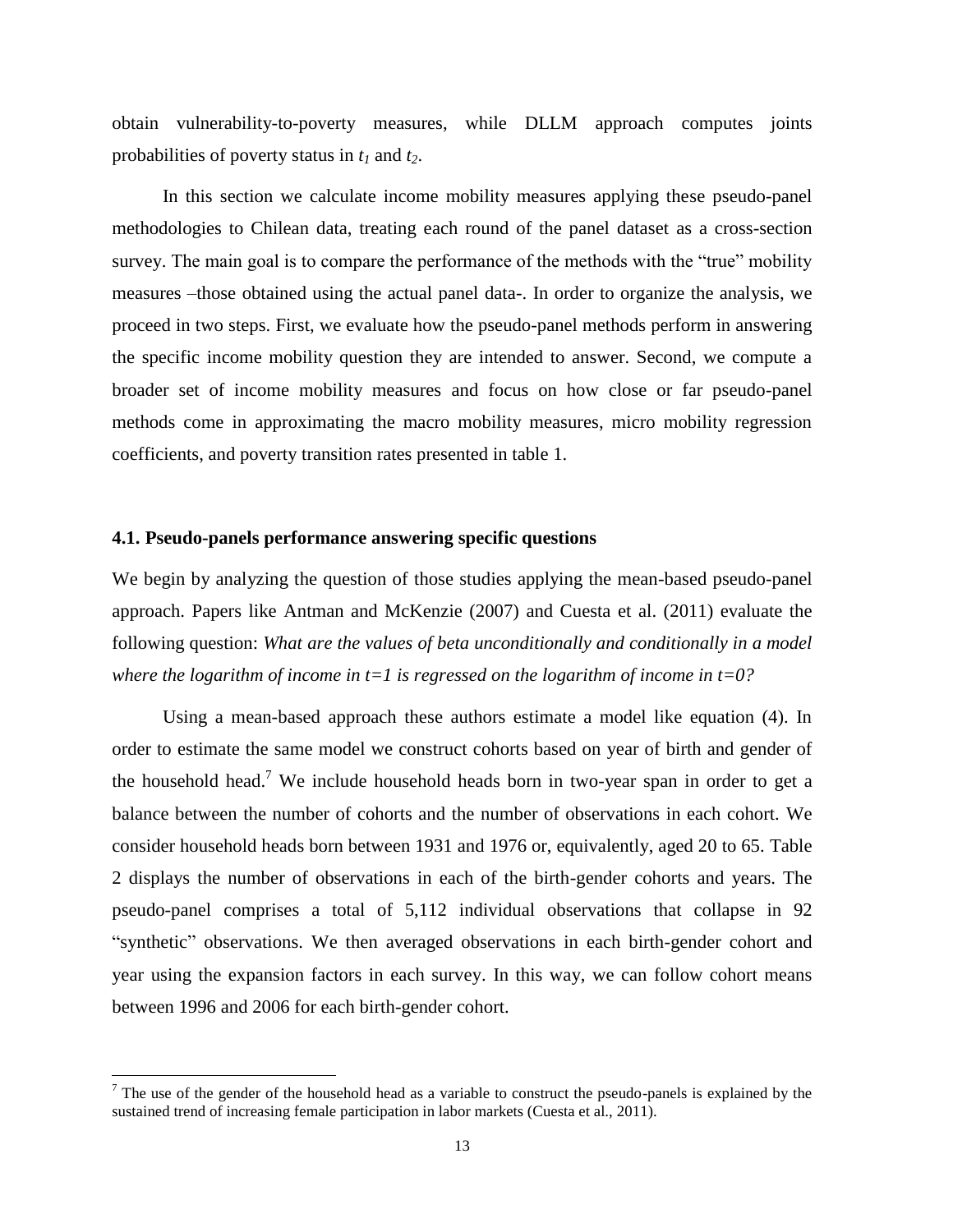Our results are shown in the first panel of table 3. The value of  $\beta$  in the unconditional version of equation (4) is predicted correctly by the pseudo-panel. The slope coefficient is 0.4 –significant in statistical terms- indicating a pattern of income convergence in Chile between 1996 and 2006. On the contrary, the pseudo-panel fails to predict the value of *β* in the conditional version of equation (4). To estimate this model we include as control variables some characteristics of the household head like age and its square, gender, years of education and its square and mean number of children at home (12 years old or less).

Looking at the pseudo-panel  $R^2$ , they are twice as high as the  $R^2$  using the true panel. In other words, pseudo-panel reveals only about half as much mobility-as-time-independence compared to true.

The Dang et al. (2011) methodology estimates the joint distribution of poverty-non poverty status in *t<sup>1</sup>* and *t2*. More specifically, the question they seek to answer is: *what is the joint distribution of poor-non poor in initial and final year?*

In order to calculate the upper and lower bounds for the four mobility measures resulting from this method –the joint probabilities of poverty status in  $t_1$  and  $t_2$ -, we followed the steps described in the original paper. First, using the data in survey round 1 we estimate equation (10) for household heads aged 25 to 55 using time-stable control variables and obtain the predicted coefficients  $\hat{\beta}_1$  and predicted residuals  $\hat{\epsilon}_{i1}$ .<sup>8</sup> Second, taking a random draw with replacement from the empirical distribution of the predicted residuals obtained in step 1 – denoted as  $\tilde{\varepsilon}_{i1}$ , we estimate for each household head in round 2 its income level in round 1 as  $\hat{\beta}_1 x_{2i} + \tilde{\epsilon}_{1i}$ . Estimates of the joint probabilities –equation (12)- are obtained using this income prediction and the observed income level of household heads in round 2. This procedure is repeated *R* times –we iterated 50 times-. The averages of these 50 replications are the upper bound estimations for the joint probabilities. In order to obtain the lower bound estimates, the prediction of the income level in round 1 for each household head in round 2 is obtained using the predicted residuals  $\hat{\epsilon}_{i2}$  from an income regression in round 2:  $\hat{\beta}_1 x_{2i} + \hat{\epsilon}_{i2}$ . Estimates of the

 $\overline{a}$ 

<sup>&</sup>lt;sup>8</sup> We include as control variables gender of the household head, age and its square, years of education, region of residence and characteristics at the regional level like the proportion of female household heads, the proportion of household heads with primary, secondary and superior level of education, proportion of the population that participates actively in the labor market and the regional average of housing characteristics like quality of houses. The model also includes the interaction between variables at the regional level and variables that capture characteristics of the household head.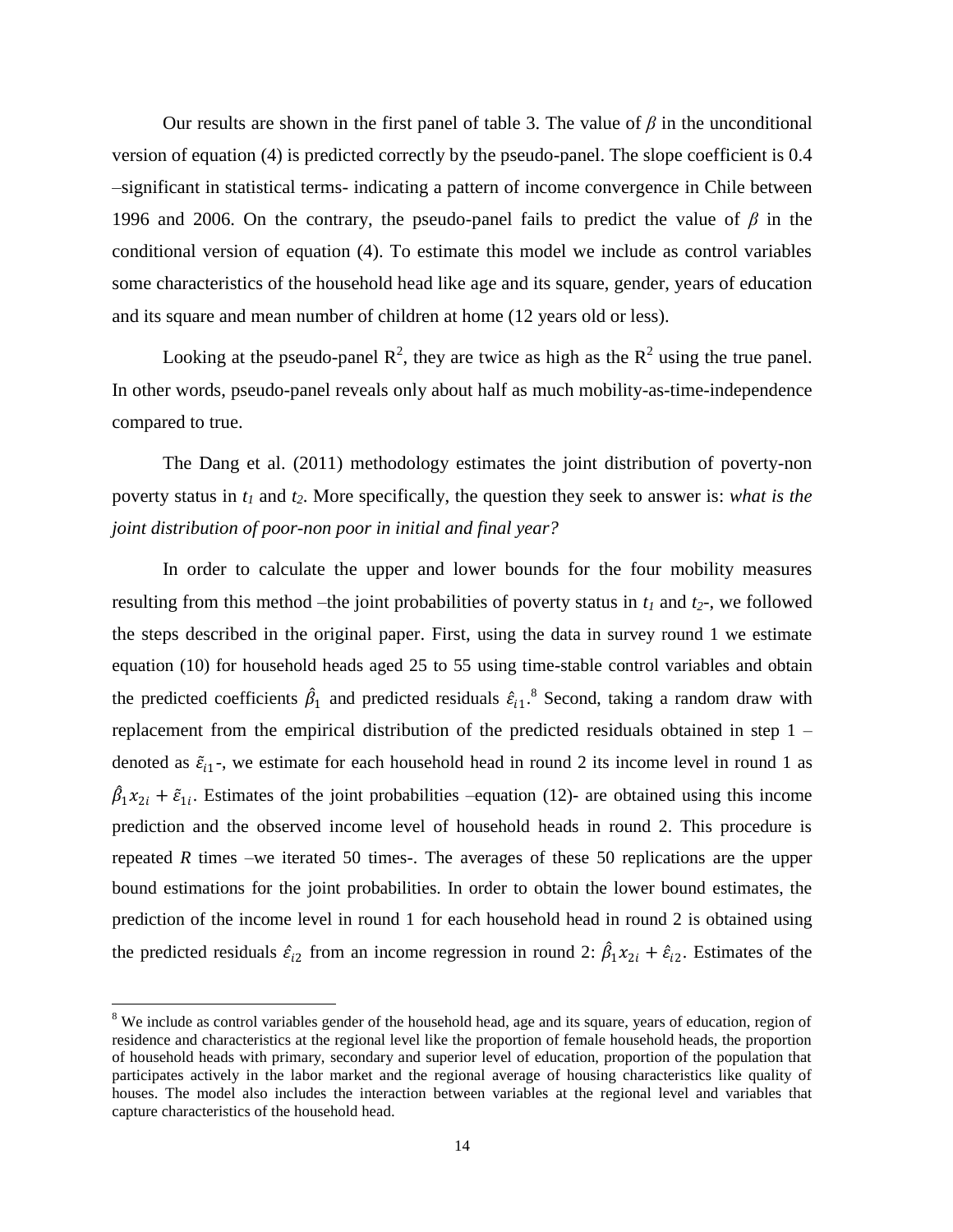joint probabilities are obtained using this income prediction and the observed income level of household heads in round 2.

The second panel of table 3 shows our results using Chilean data. For the three rates involving poor, the ranges are quite wide. While the "true" percentage of people that was poor in 1996 and not poor in 2006 is 20%, the pseudo-panel estimates range between 17% and 26%. A similar pattern is observed for the fraction of people that was poor in both periods and for those that enter into poverty. For the group that was no poor in both years, the true panel rate lies outside the range of the pseudo-panel estimates. The comparison of each of the bounds with the panel data estimates shows that the lower bound tends to be closer to the true value.

An important clarification has to do with the differences between our estimations and those presented in Cruces et al. (2011) for Chile. There are at least two points that can explain the discrepancies. First, we are restricting the sample to household heads aged 25-55, as Dang et al. (2011) recommended, while Cruces et al. (2011) include household heads aged 25-65. Second, our dataset excludes outliers using the methodology described in Grimm (2007).

The last pseudo-panel methodology is that proposed by Bourguignon et al. (2011) to compute vulnerability-to-poverty mobility measures. The question these authors seek to answer is: *which is the probability of income below a poverty threshold conditional on initial income and characteristics?* We implemented this methodology using Chilean data and following the procedure described in previous section. At least three time periods are required to be able to estimate income dynamic coefficients in equation (8). Given that restriction, we expand our dataset including the 2001 round of the panel. However, authors point out that with three cross sections is very likely that the parameter  $\rho^{j}$  will be very imprecisely estimated. In fact, for some of the cohorts –defined by birth and gender as in the mean-based approach- we obtained values not acceptable for a correlation. In those cases, we impose the coefficient  $\rho^{j}$  to be the same across a number of cohorts using the nearest acceptable value. In order to compute the vulnerability-to-poverty measure –equation (9)- we assumed stationary of observables characteristics  $\hat{X}_{it+1}^j$  $\hat{\beta}_{t+1}^j$ , earnings coefficients  $\hat{\beta}_{t+1}^j$  $\int_{t+1}^{j}$  and variance of the innovation term  $\hat{\sigma}_{ejt+1}^2$ .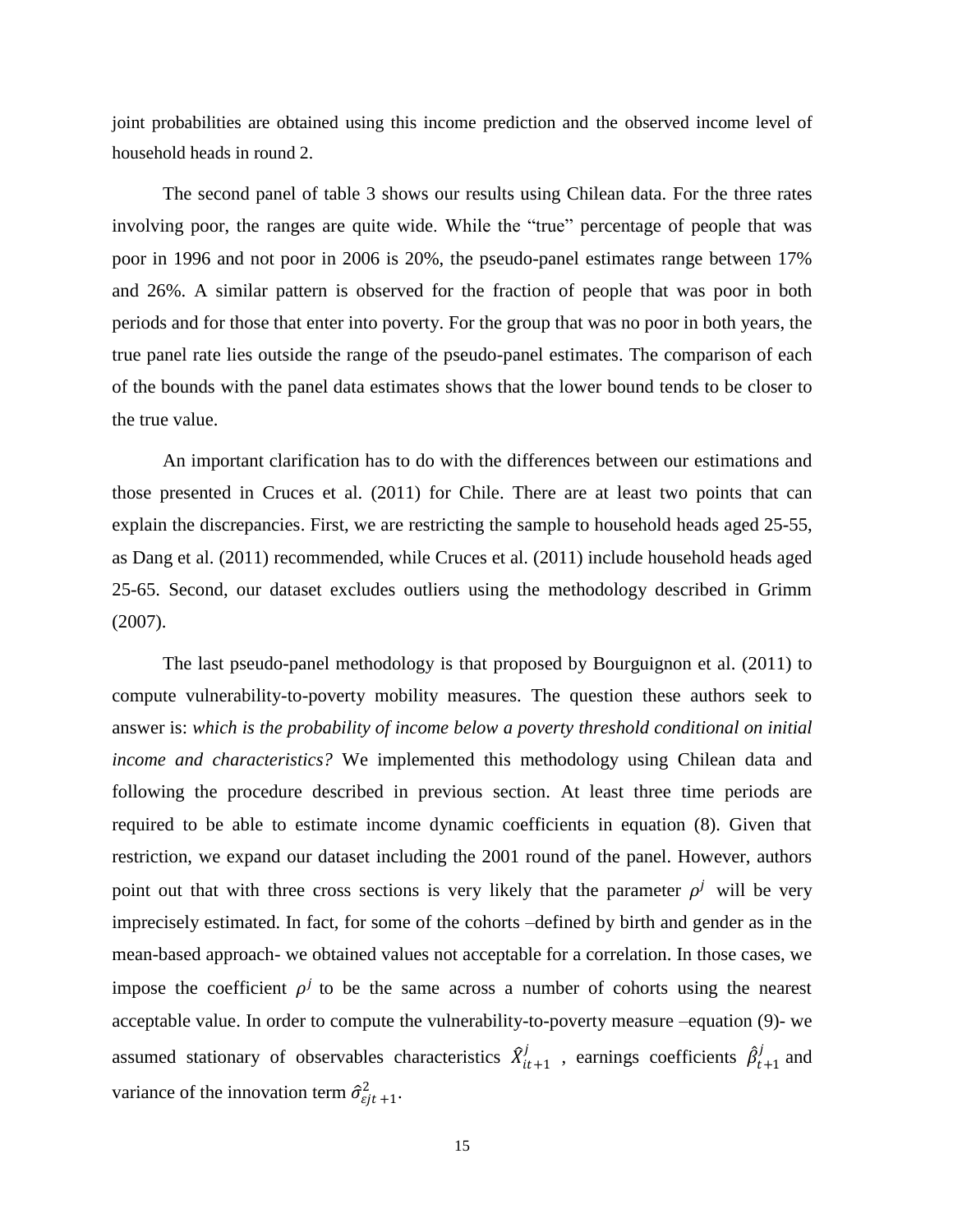Our result is shown in the last panel of table 3. While the actual frequency of people falling into or remaining in poverty in 2006 is 14.47%, the pseudo-panel method predicts a value twice as high as the panel figure (24.64%). Even though the difference is very large, it is important to consider the restriction imposed by the small number of cross-section surveys.

To conclude, we do not obtain good estimations using pseudo panels to answer the specific questions each author proposed (where good is close to the true panel result). The only exception is the beta coefficient unconditionally.

## **4.2 Pseudo panels performance answering general questions**

We now compute a broader set of income mobility measures and focus on how close or far pseudo-panel methods come in approximating the macro mobility measures, micro mobility regression coefficients, and poverty transition rates presented in table 1.

Our results are shown in table 4. For the macro mobility measures the pseudo-panel estimates are quite far off and tend to underestimate the degree of income mobility. They show too much time dependence, with the exception of the upper bound estimation of DLLM methodology that is closer to the true value; about the right amount of positional movement, with the exception of the BGK estimate that shows too little mobility; too little share movement, although the upper bound is closer to the true value; too little non-directional income movement -i.e. incomes change much more in the true panel than is seen in the pseudo panels-, and again the upper bound is closer to the true value; about the right amount of directional income movement, especially for the mean-based approach and the BGK methodology, but this is true only *on average*, the pseudo-panels show too little of upward and downward movements; the mean-based approach and the upper bound show too much equalization of longer-term income relative to initial, while the lower bound and the BGK pseudo-panel show too little. To sum up, none of the pseudo-panel approaches gives good approximations for *all* of the macro mobility concepts. Furthermore, the lower and upper bounds do not contain the true value for some of the measures, and we cannot conclude one of the bounds provides better estimates than the other.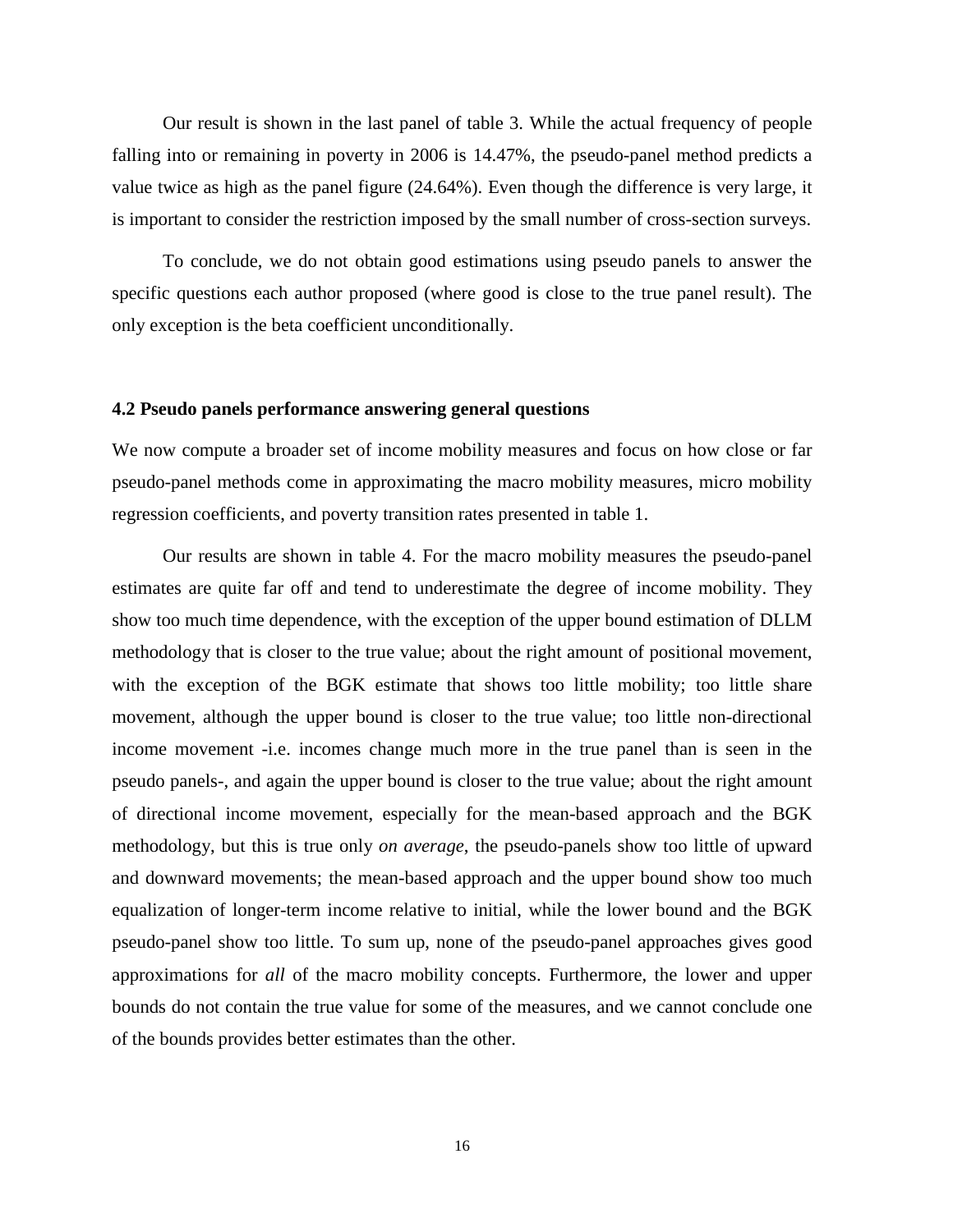Our findings on the micro-mobility regression coefficients are shown in the second panel of table 4. The mean-based approach predicts a pattern of income convergence both in percentages and in pesos. This approach underestimates the degree of strong income convergence. While an additional peso in 1996 is associated to an income change that is 0.4 pesos lower on average according to the pseudo-panel estimate, this prediction is of 0.6 using panel data and the unconditional version of the model. On the contrary, the mean-based pseudo-panel predicts larger income gains in percentages for the lower-income groups –in comparison with the higher-income groups- than that predicted by actual panel data. In other words, the mean-based approach overestimates the degree of weak income convergence. The DLLM lower and upper bounds contain the regression coefficients estimated using panel data. However, the width of these bounds is unreasonable wide. For instance, the lower bound predicts a pattern of income divergence under the strong convergence hypothesis, while the upper bound predicts negative coefficients that are larger (in absolute value) to panel data estimations. Finally, the BGK pseudo-panel predicts coefficients with the right sign but they are very far from the true value, i.e. the pattern of income convergence is less pronounced according to this pseudo-panel method.

In the last panel of table 4 we show our poverty dynamics results. The conclusion is that pseudo-panel methods fail to predict the percentage that crossed the poverty line and the poverty dynamics measures. There are some exception, like the upper bound prediction of the probability of going out of poverty, and the lower bound prediction for the percentage that moved from above to below the poverty line, conditional on being a downward mover. However, neither method is good predicting all of the poverty dynamics measures. We can conclude that: i) all of the pseudo-panel methods seriously underestimate the probability of a household not in poverty in 1996 falling into poverty in 2006; ii) the DLLM upper bound and lower bound estimates do not contain the true panel poverty dynamics figures; and iii) BGK method reveals way too few poverty transitions compared to the true panel.

Using Chilean data for the period 1996-2006 we conclude that not only pseudo panels fail to predict the mobility measures they are intended to estimate (with the only exception of the mean-based approach estimating beta unconditionally), but also perform poor in predicting a broader set of income mobility measures.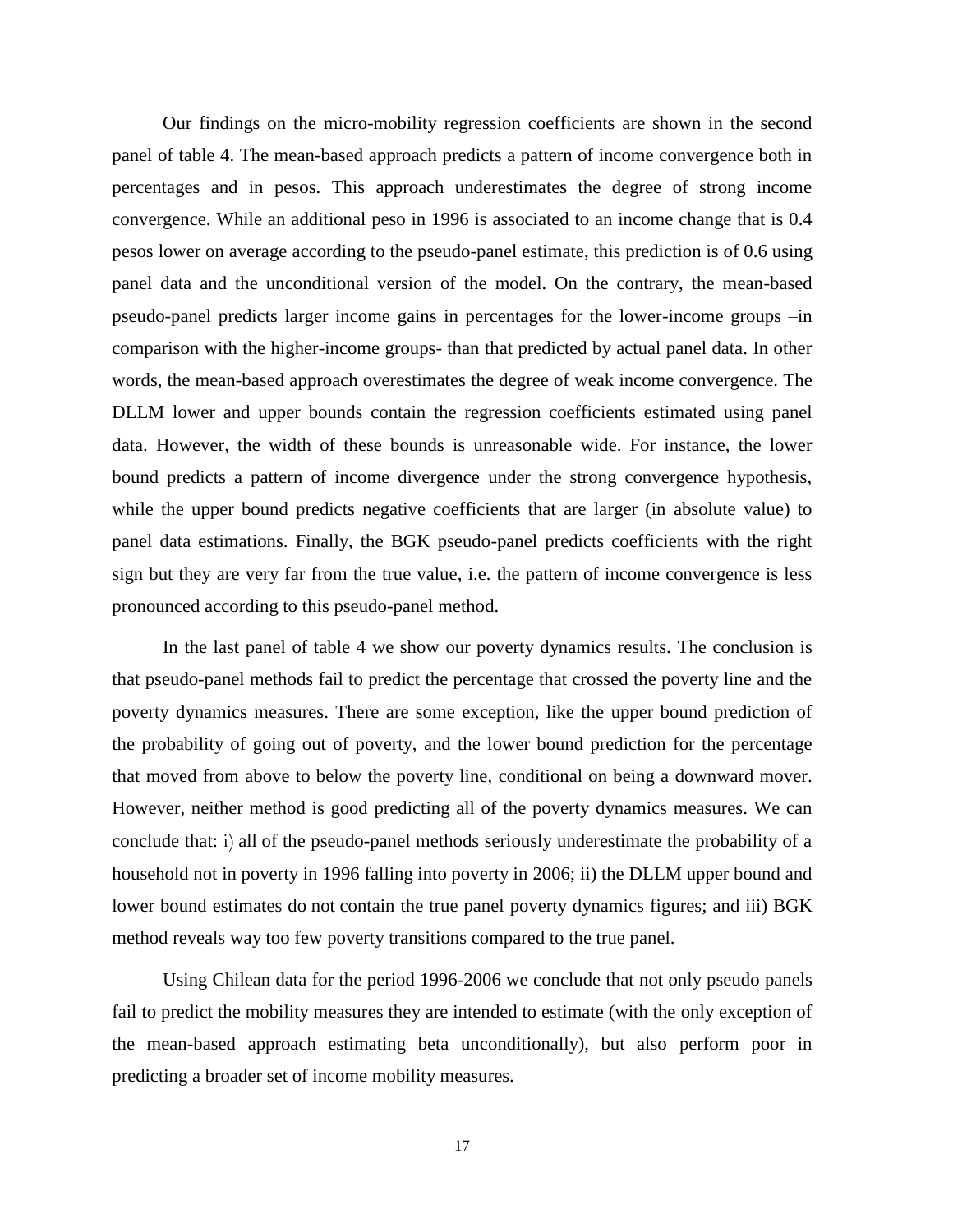#### **5. Pseudo-panels and poverty transition rates**

The pseudo-panel method proposed by DLLM calculates the joint probability of poverty status in  $t_1$  and  $t_2$ . Even though those estimates provide valuable information about movements into and out of poverty, they do not represent poverty dynamic or poverty transition measures. By definition, the dynamics of poverty or the poverty transition rates are conditional concepts. For instance, the probability of being non-poor in  $t=2$  for those who were poor in  $t=1$  is a poverty dynamic measure. In the last panel of table 4 we reported our poverty dynamics estimates using the DLLM pseudo-panel data. As we mentioned before, the results are not encouraging. The panel data estimate does not lie between the lower and upper bound estimates, and none of the bounds is good predicting the true poverty transition rates.

In this section we reproduce the results obtain by Cruces et al. (2011) for the case of Chile and we reformulate them as conditional probabilities. The main objective is to compare how close panel data poverty transition rates are to the pseudo-panel figures. The results are shown in table  $5$ . The findings indicate that "true" poverty transition rates lie between the lower and upper bounds predicted by the method. However, the width of the bounds in the conditional formulation is much greater than in the original calculations as joint probabilities. For instance, the probability of being poor in 1996 *and* not being poor in 2006 is predicted to range between 11% and 21%, i.e. the width of the bounds is 10 percentage points. The probability of not being poor in 2006, *conditional* on being poor in 1996, ranges between 67.5% and 89.9%. The width of the bounds when the probability is computed as a poverty dynamic measure is twice as large as in the joint probability formulation. In this sense, the DLLM pseudo-panel is not informative about poverty transition rates.

#### **6. Conclusions**

 $\overline{a}$ 

The general question this paper intended to answer was: *are pseudo-panels a suitable substitute for true panels for estimating income mobility?* In order to obtain evidence and

 $9$  As we mentioned in section 4, results in Cruces et al. (2011) differ from our estimates. These differences are explained by (i) the restriction of the sample to household heads aged 25-55, while Cruces et al. (2011) use a wider age group (25-65); (ii) our dataset excludes outliers as in Grimm (2007).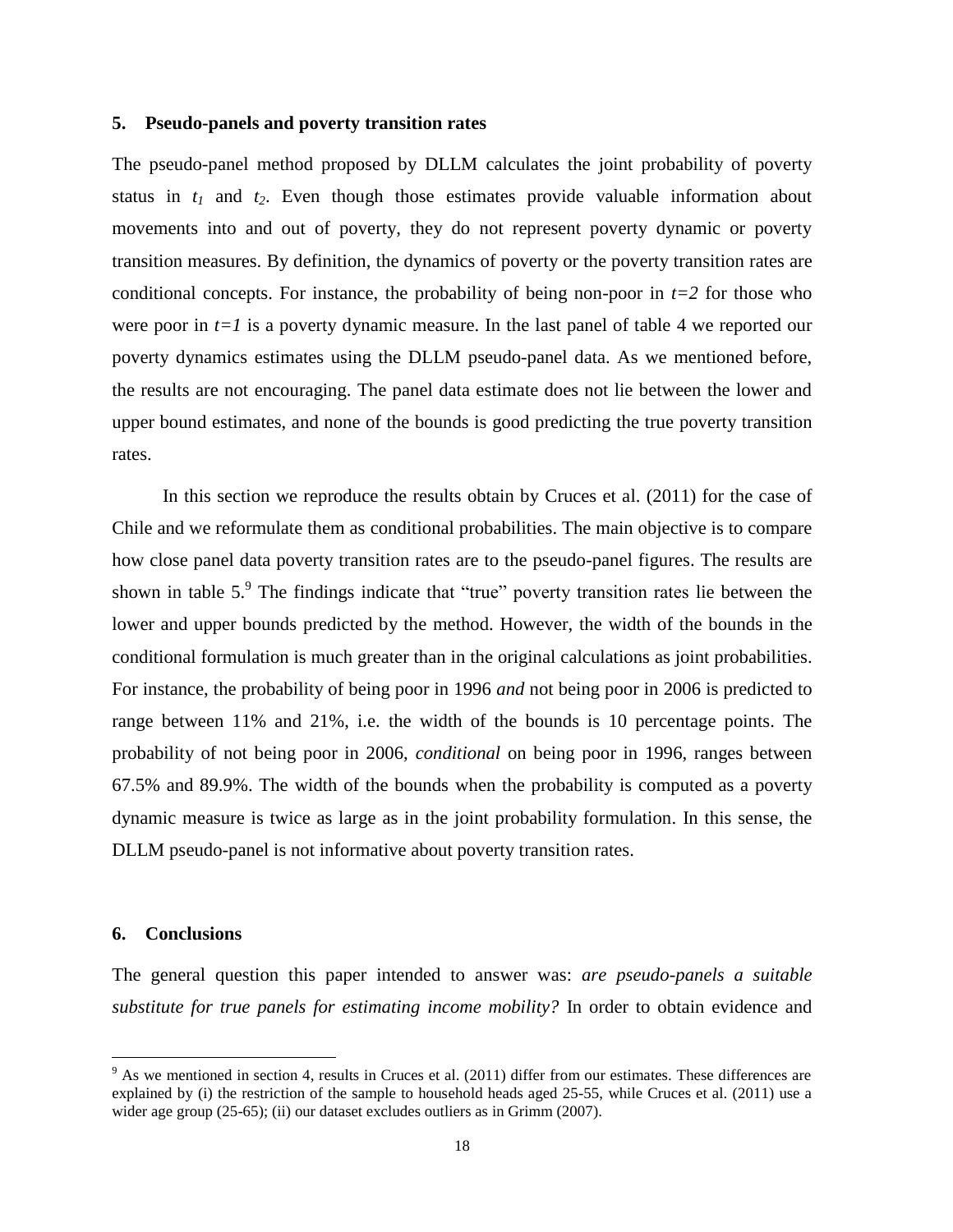give an answer to this question we constructed pseudo-panels using Chilean panel data and treating each round of the panel as if it were an independent cross-section survey. We consider three different pseudo-panel methods available in the literature. First, the meanbased approach that identifies cohorts, and follows cohort means over time. Second, the method developed by Bourguignon, Goh and Kim that was designed to estimate vulnerability-to-poverty measures in the absence of panel data. Third, the pseudo-panel method of Dang, Lanjouw, Luoto and McKenzie that predicts a lower and upper bound for the joint probabilities of poverty status in  $t=1$  and  $t=2$ . These techniques are different in aspects such as data demands, assumptions about structural parameters and functional forms, and more importantly, in the mobility question they attempt to answer.

In order to organize the analysis, we proceeded in two steps. First, we evaluated how the pseudo-panel methods perform in answering the specific income mobility question they are intended to answer. Second, we computed a broader set of income mobility measures and focus on how close or far pseudo-panel methods come in approximating macro mobility measures, micro mobility regression coefficients, and poverty transition rates.

According to the empirical evidence we have obtained using Chilean panel data for the period 1996-2006 our conclusion is that pseudo-panel methodologies do not perform well in this task. Our results indicated that pseudo panels fail in two respects when trying to predict the income mobility pattern observed in Chile. First, they do not give good results for the mobility concept each pseudo-panel method seeks to measure. The only exception was the unconditional estimation of the mean-based approach. Second, they also perform poor in predicting a broader set of income mobility measures.

Finally, we extended the analysis including a reformulation to the calculations proposed by Dang, Lanjouw, Luoto and McKenzie. These authors calculate the joint probabilities of poverty status in *t<sup>1</sup>* and *t2*. Using the results presented by Cruces et al. (2011) for the case of Chile, we re-expressed them as poverty dynamic measures, i.e. conditional probabilities. The results were not encouraging. Even though the "true" poverty transition rates lie between the lower and upper bounds predicted by the method, the width of the bounds in the conditional formulation is much greater than in the original calculations as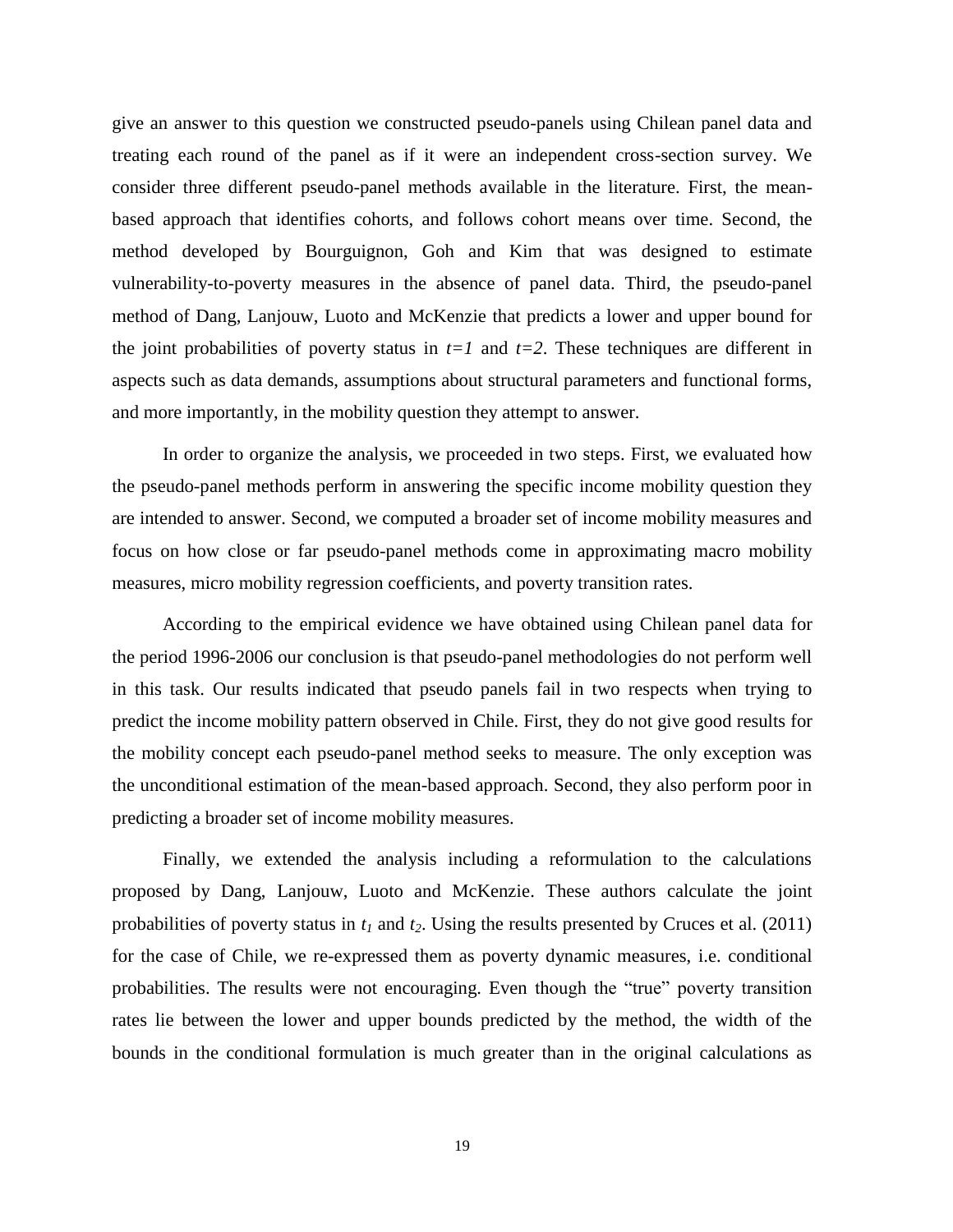joint probabilities. In this sense, the DLLM pseudo-panel is not informative about poverty transition rates.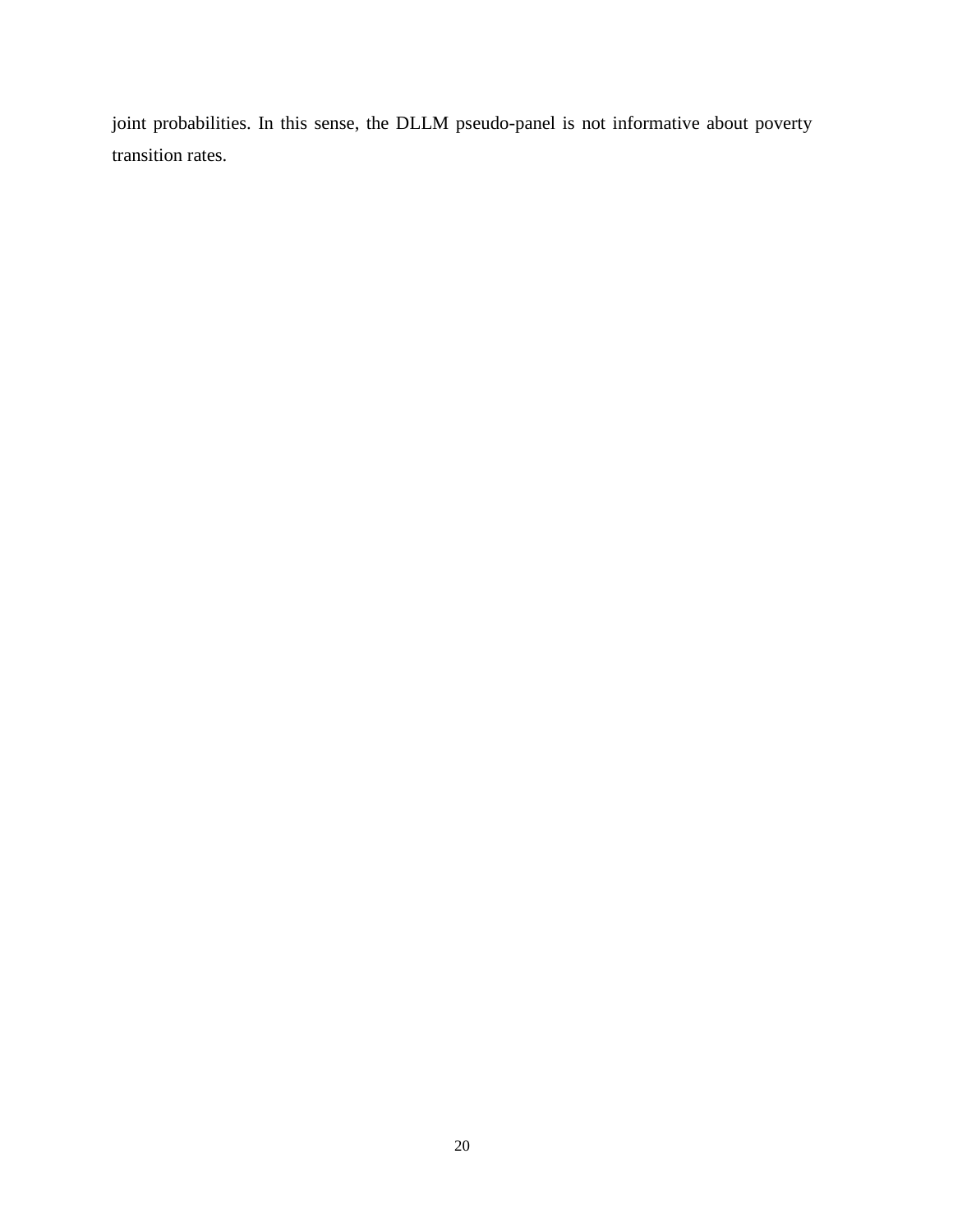## **7. Refrences**

Antman, F. and McKenzie, D. (2007): "Earnings mobility and measurement error: a pseudo-panel approach". *Economic Development and Cultural Change*, vol. 56(1), pp. 125-161.

Arellano, M. and Bond, S. (1991): "Some tests of specification for panel data: Monte Carlo evidence and an application to employment equations". *Review of Economic Studies*, vol. 58, pp. 277- 97.

Bourguignon, F. Goh, Ch. and Kim, D. (2004): "Estimating individual vulnerability to poverty with pseudo-panel data". World Bank Policy Research Working Paper No. 3375.

Calónico, S. (2006): "Pseudo-Panel Analysis of Earnings Dynamics and Mobility in Latin America". Mimeo, Inter-American Development Bank.

Collado, D. (1997): "Estimating Dynamic Models from Time Series of Independent Cross Sections". *Journal of Econometrics*, 82, pp. 37–62.

Cruces, G., Lanjouw, P., Lucchetti, L., Perova, E., Vakis, R. and Viollaz, M. (2011): "Intragenerational Mobility and Repeated Cross-Sections. A Three-country Validation Exercise". World Bank Policy Research Working Paper No. 5916.

Cuesta, J., Ñopo, H. and Pizzolitto, G. (2011): "Using Pseudo-Panels to Measure Income Mobility in Latin America". *The Review of Income and Wealth*, serie 57(2).

Dang, H., Lanjouw, P., Luoto, J. and McKenzie, D. (2011): "Using Repeated Cross-Sections to Explore Movements into and out of Poverty". World Bank Policy Research Working Paper No. 5550.

Deaton, A. (1985): "Panel Data from Time Series of Cross-Sections". *Journal of Econometrics* 30, pp. 109-216.

Ferreira, F., Messina, J., Rigolini, J., López-Calva, L.F., Lugo, M.A. and Vakis, R. (2013): "Economic Mobility and the Rise of the Latin American Middle Class". Washington, DC: World Bank.

Fields, G., Duval Hernandez, R., Freije Rodriguez, S. and Sanchez Puerta, M.L. (2007): "Intergenerational Income Mobility in Latin America". *Journal of LACEA*. Latin American and Caribbean Economic Association.

Grimm, M. (2007): "Removing the anonymity axiom in assessing pro-poor growth", *Journal of Economic Inequality*, 5(2), pp 179–197.

McKenzie, D. (2001): "Estimation of AR(1) models with unequally spaced pseudo-panels". *Econometric Journal*, Royal Economic Society, vol. 4(1).

McKenzie, D. (2004): ["Asymptotic theory for heterogeneous dynamic pseudo-panels"](http://ideas.repec.org/a/eee/econom/v120y2004i2p235-262.html). Journal of Econometrics, Elsevier, vol. 120(2), pp. 235-262.

Moffitt, R. (1993): "Identification and Estimation of Dynamic Models with a Time Series of Repeated Cross-Sections". *Journal of Econometrics*, vol. 59, pp. 99–124.

Navarro, A. (2006): "Estimating Income Mobility in Argentina with Pseudo-Panel Data". Mimeo, Universidad de San Andrés.

SEDLAC (2012). *Socio-Economic database for Latin America and the Caribbean*, CEDLAS and The World Bank. http://sedlac.econo.unlp.edu.ar/eng/index.php.

Verbeek, M. and Vella, F. (2005): "Estimating Dynamic Models from Repeated Cross-Sections". Mimeo, K.U. Leuven Center for Economic Studies.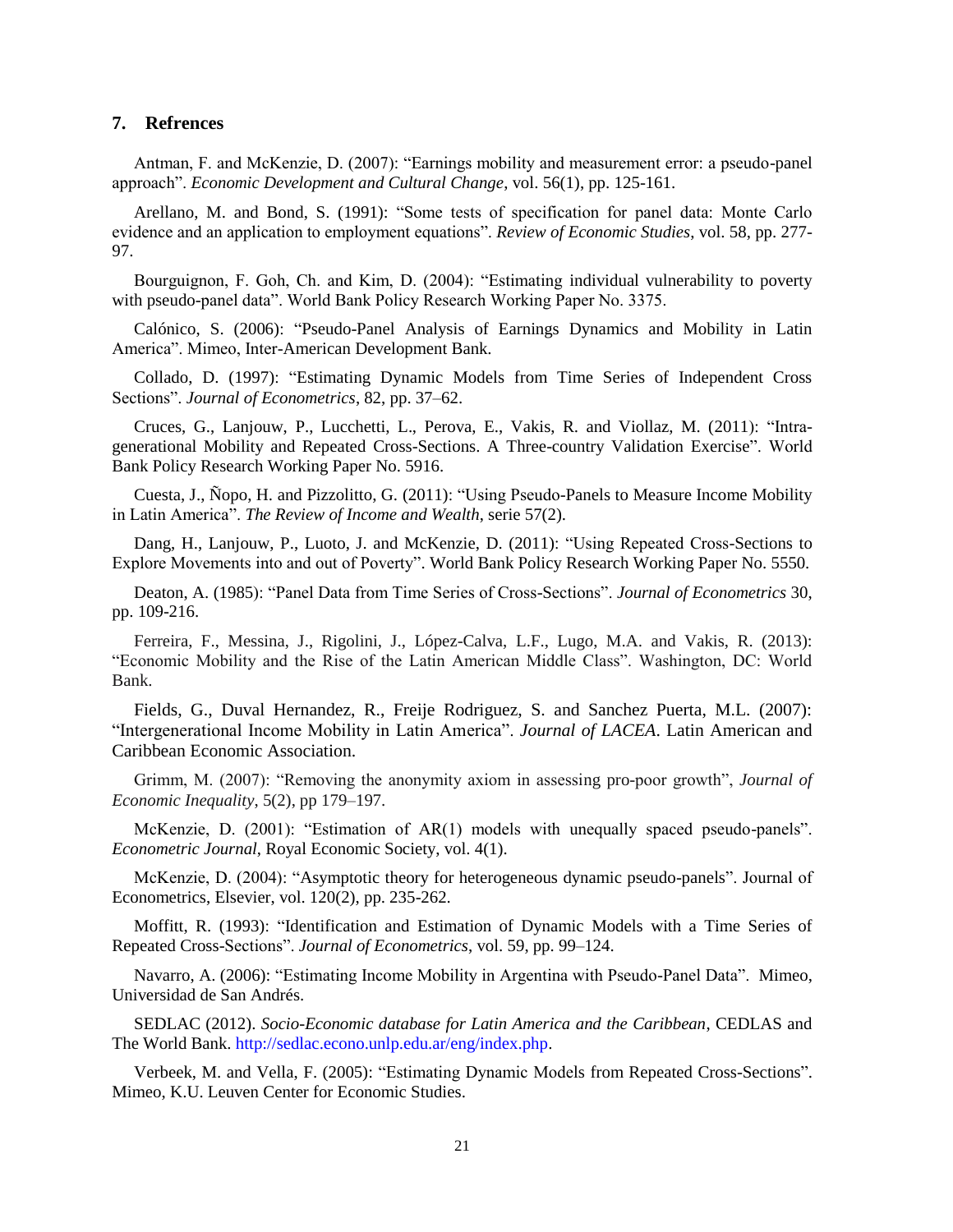WDI (2012). *World Development Indicators*, The World Bank. http://data.worldbank.org/datacatalog/world-development-indicators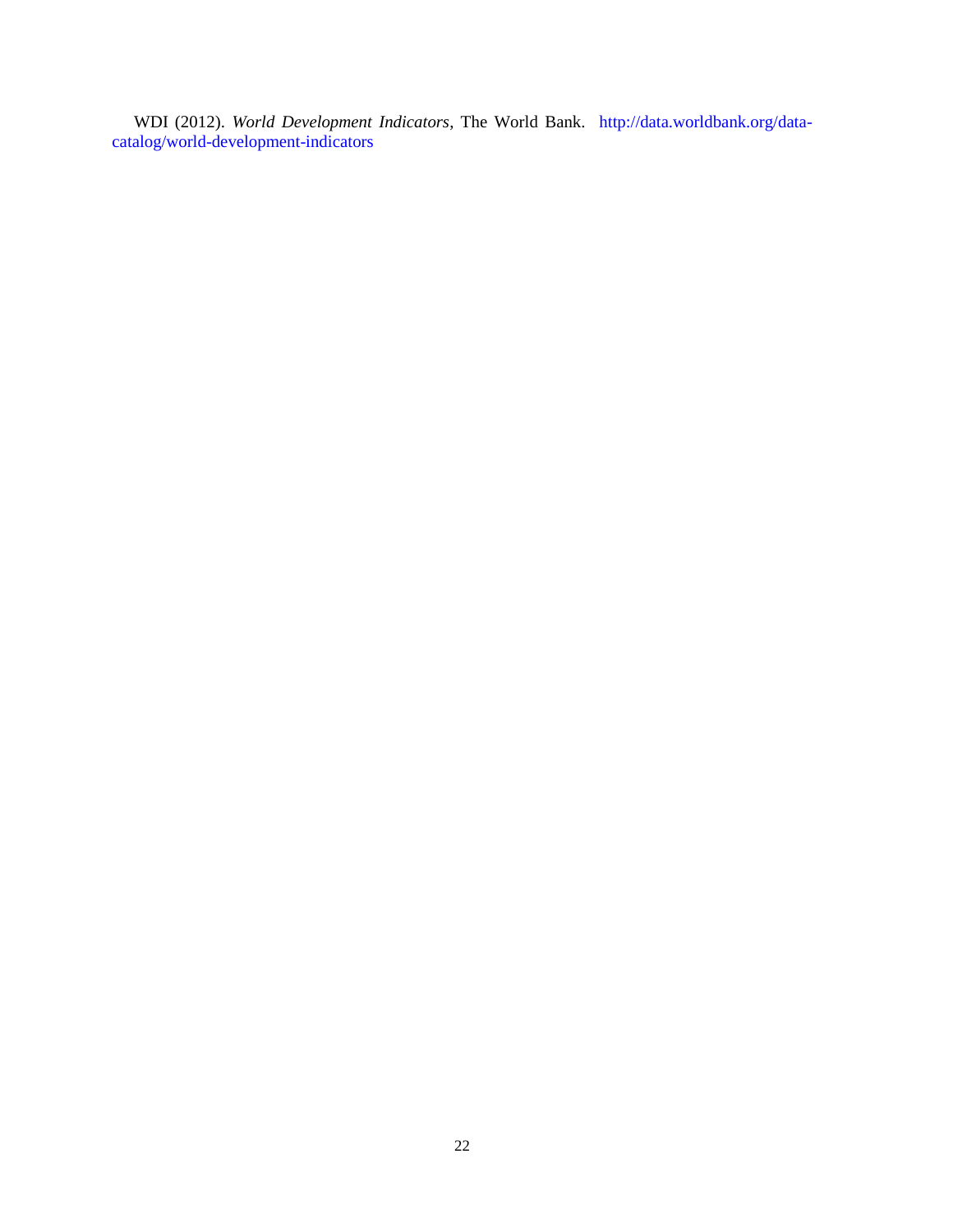## **Tables**

## **Table 1: Income mobility measures using panel data**

Chile 1996-2006

| Macromobility concept                                                                            |                |
|--------------------------------------------------------------------------------------------------|----------------|
| Time independence                                                                                |                |
| [1 - Pearson's correlation coefficient]                                                          | 0.810          |
| <b>Positional movement</b>                                                                       |                |
| Mean absolute value of decile change                                                             | 2.172          |
| <b>Share movements</b>                                                                           |                |
| Mean absolute value of share change                                                              | 0.628          |
| Non-directional income movement                                                                  |                |
| Mean absolute value of income change                                                             | 58,548         |
| Directional income movement                                                                      |                |
| Mean income change                                                                               | 17,586         |
| std. desv.                                                                                       | 171,935        |
|                                                                                                  |                |
| Percentage of upward movers<br>Percentage of downward movers                                     | 64.35<br>35.65 |
| Average income gains of the upward movers                                                        | 59.158         |
| Average income losses of the downward movers                                                     | $-57,447$      |
|                                                                                                  |                |
| Mobility as an equalizer of longer-term incomes                                                  |                |
| Fields, 2005                                                                                     | 0.168          |
| Micromobility regression                                                                         |                |
| Change in pesos - unconditional regression coefficient                                           | $-0.628$       |
| Standard error                                                                                   | $[0.057]$ ***  |
| $R^2$                                                                                            | 0.10           |
| Ν                                                                                                | 2552           |
| Change in pesos - conditional regression coefficient                                             | $-0.761$       |
| Standard error                                                                                   | $[0.048]$ ***  |
| $R^2$                                                                                            | 0.12           |
| Ν                                                                                                | 2465           |
| Change in log pesos - unconditional regression coefficient                                       | $-0.579$       |
| Standard error                                                                                   | $[0.030]$ ***  |
| $R^2$                                                                                            | 0.40           |
| N                                                                                                | 2527           |
| Change in log pesos – conditional regression coefficient                                         | $-0.709$       |
| Standard error                                                                                   | $[0.034]$ ***  |
| $R^2$                                                                                            | 0.48           |
| Ν                                                                                                | 2441           |
| Poverty dynamics and crossing the poverty line measures                                          |                |
| Probability of not being poor in t=2, conditional on being poor in t=1                           | 70.83          |
| Probability of being poor in t=2, conditional on not being poor in t=1                           | 5.94           |
| Percentage who moved from below to above the poverty line, conditional on being an upward mover  | 30.73          |
| Percentage who moved from above to below the poverty line, conditional on being a downward mover | 12.03          |

Source: Own elaboration based on CASEN 1996-2006 and SEDLAC (CEDLAS and World Bank).

Notes: Shares are computed as the participation of per capita household income in average national income in each of the years.

Conditional regressions include age of the household head and its square, gender, years of education and its square, and region of residence.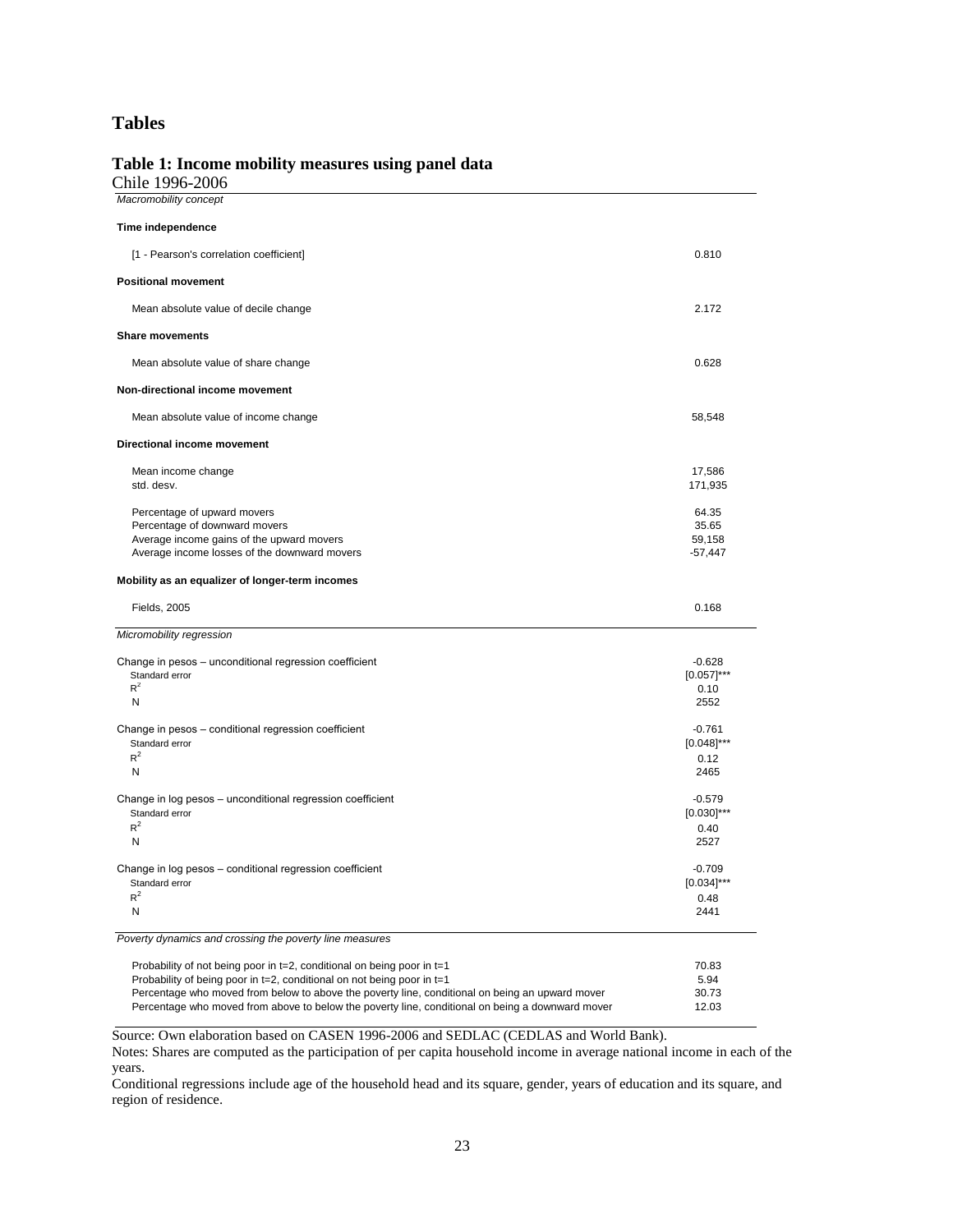| Year-birth |                | <b>Time period</b> | Total synthetic | <b>Time period</b> |       | <b>Total household</b> |
|------------|----------------|--------------------|-----------------|--------------------|-------|------------------------|
| cohort     | 1996           | 2006               | individuals     | 1996               | 2006  | observations           |
| 1931-1932  | $\overline{2}$ | $\overline{c}$     | 4               | 101                | 116   | 217                    |
| 1933-1934  | $\overline{2}$ | 2                  | 4               | 81                 | 91    | 172                    |
| 1935-1936  | $\overline{2}$ | 2                  | 4               | 79                 | 94    | 173                    |
| 1937-1938  | $\overline{c}$ | $\overline{2}$     | 4               | 109                | 114   | 223                    |
| 1939-1940  | $\overline{c}$ | 2                  | 4               | 120                | 129   | 249                    |
| 1941-1942  | $\overline{2}$ | $\overline{2}$     | 4               | 121                | 134   | 255                    |
| 1943-1944  | 2              | $\overline{2}$     | 4               | 111                | 125   | 236                    |
| 1945-1946  | $\overline{2}$ | 2                  | 4               | 120                | 137   | 257                    |
| 1947-1948  | $\overline{2}$ | $\overline{2}$     | 4               | 127                | 134   | 261                    |
| 1949-1950  | $\overline{2}$ | 2                  | 4               | 112                | 125   | 237                    |
| 1951-1952  | $\overline{2}$ | 2                  | 4               | 106                | 135   | 241                    |
| 1953-1954  | $\overline{2}$ | 2                  | 4               | 117                | 142   | 259                    |
| 1955-1956  | $\overline{2}$ | 2                  | 4               | 143                | 165   | 308                    |
| 1957-1958  | 2              | 2                  | 4               | 142                | 168   | 310                    |
| 1959-1960  | $\overline{2}$ | $\overline{2}$     | 4               | 152                | 169   | 321                    |
| 1961-1962  | $\overline{2}$ | 2                  | 4               | 122                | 153   | 275                    |
| 1963-1964  | $\overline{c}$ | 2                  | 4               | 124                | 160   | 284                    |
| 1965-1966  | 2              | $\overline{2}$     | 4               | 97                 | 125   | 222                    |
| 1967-1968  | 2              | 2                  | 4               | 70                 | 96    | 166                    |
| 1969-1970  | $\overline{2}$ | $\overline{2}$     | 4               | 62                 | 98    | 160                    |
| 1971-1972  | $\overline{2}$ | 2                  | 4               | 41                 | 80    | 121                    |
| 1973-1974  | $\overline{c}$ | 2                  | 4               | 27                 | 83    | 110                    |
| 1975-1976  | $\overline{c}$ | $\overline{2}$     | 4               | 6                  | 49    | 55                     |
| Total      | 46             | 46                 | 92              | 2,290              | 2,822 | 5,112                  |

**Table 2: Definition and size of birth-gender cohorts** Chile 1996-2006

Source: Own elaboration based on CASEN 1996-2006 and SEDLAC (CEDLAS and World Bank).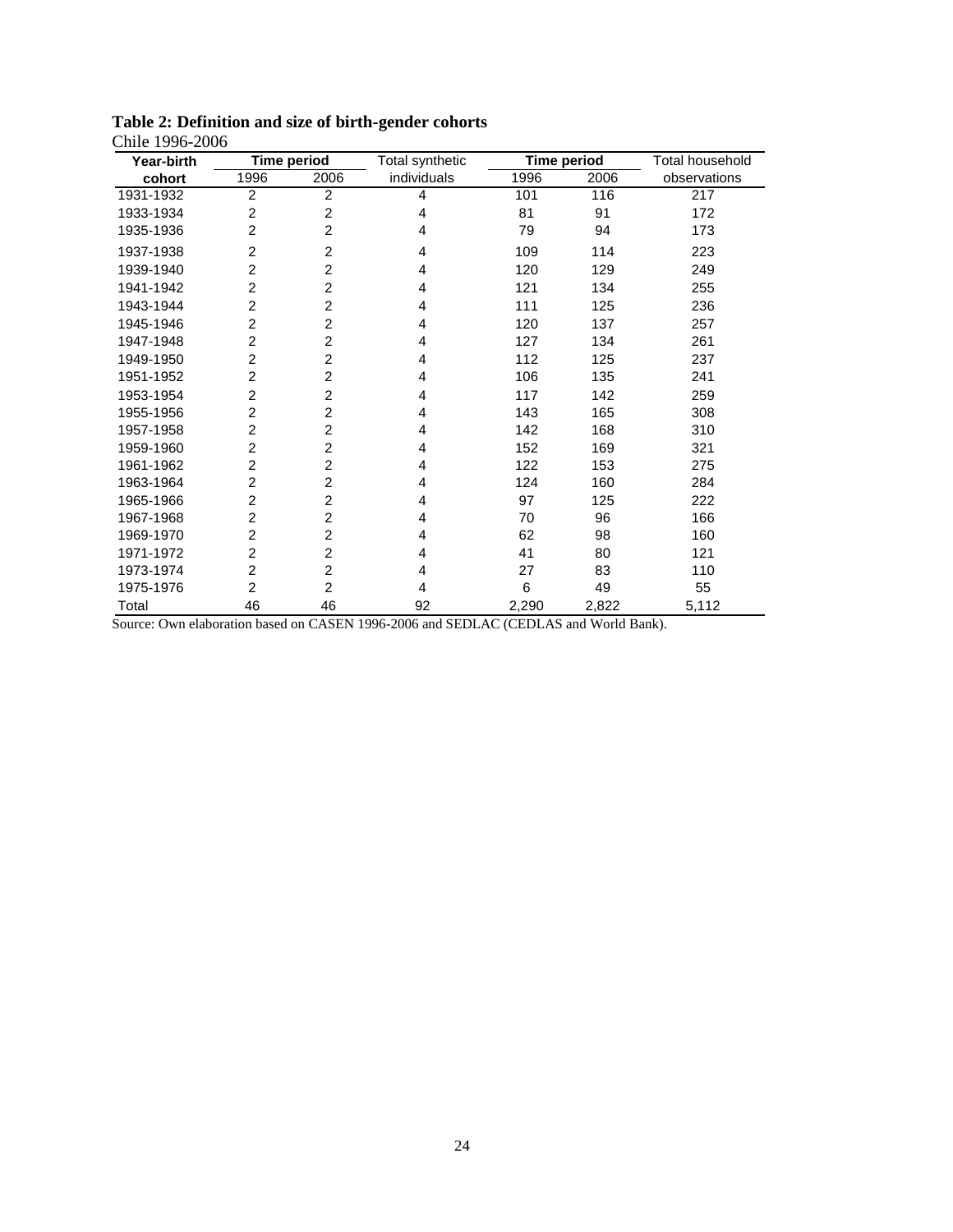**Table 3: Pseudo-panel performance answering specific income mobility questions** Chile 1996-2006

#### **Mean-based approach**

|                         | <b>Pseudo</b>         | Panel                 |
|-------------------------|-----------------------|-----------------------|
|                         | panel                 | data                  |
| - unconditional         | 0.438                 | 0.421                 |
| Standard error<br>$R^2$ | $[0.067]$ ***<br>0.54 | $[0.030]$ ***<br>0.26 |
|                         |                       |                       |
| - conditional<br>B      | 0.150                 | 0.291                 |
| Standard error          | [0.129]               | $[0.034]$ ***         |
| $R^2$                   | 0.69                  | 0.36                  |

## **Dispersion-based approach**

*DLLM methodology*

|                                   | Pseudo - panel | Panel        |               |
|-----------------------------------|----------------|--------------|---------------|
|                                   | Lower bound    | Upper bound  | data          |
| Poor - Non Poor                   | 17.41          | 25.60        | 20.22         |
| Non Poor - Poor                   | 2.70           | 9.18         | 4.97          |
| Non Poor - Non Poor               | 62.92          | 56.31        | 64.93         |
| Poor - Poor                       | 16.96          | 8.91         | 9.88          |
| <b>BGK</b> methodology            |                |              |               |
|                                   |                | Pseudo panel | Panel<br>data |
| Predicted rate of poverty in 2006 |                | 24.64        |               |

| Rate of poverty in 2006 | 14.47 |
|-------------------------|-------|
|                         |       |

Source: Own elaboration based on CASEN 1996-2006 and SEDLAC (CEDLAS and World Bank).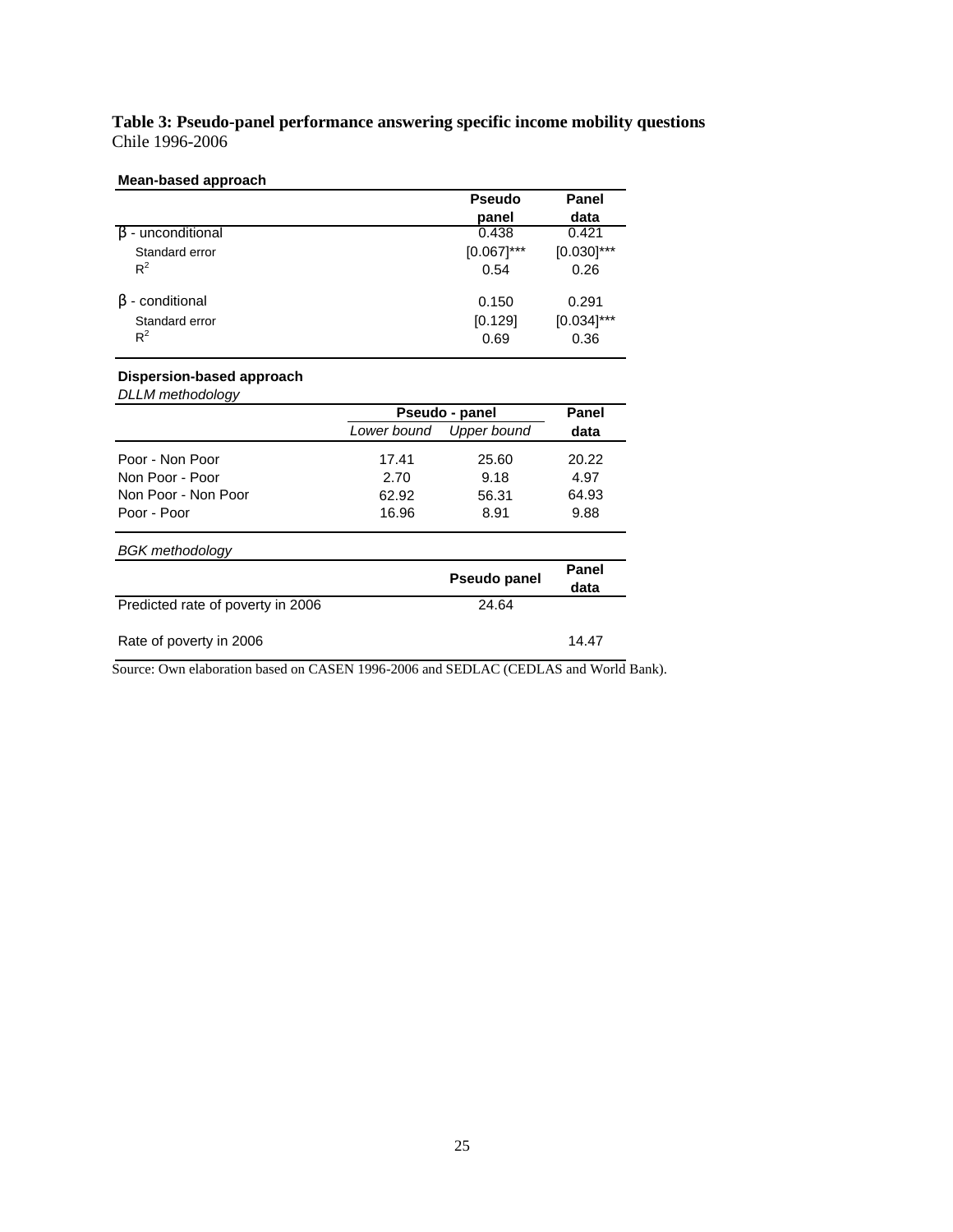#### **Table 4: Pseudo-panel performance answering other income mobility questions** Chile 1996-2006

|                                                 |            | Pseudo-panel      |                           |                    |           |
|-------------------------------------------------|------------|-------------------|---------------------------|--------------------|-----------|
|                                                 | Panel data | <b>Mean based</b> | Dispersion based approach |                    |           |
|                                                 |            | approach          |                           | <b>DLLM</b> method |           |
|                                                 |            |                   | Lower bound               | Upper bound        | method    |
| Macromobility concept                           |            |                   |                           |                    |           |
| Time independence                               |            |                   |                           |                    |           |
| [1 - Pearson's correlation coefficient]         | 0.810      | 0.365             | 0.151                     | 0.766              | 0.094     |
| <b>Positional movement</b>                      |            |                   |                           |                    |           |
| Mean absolute value of decile change            | 2.172      | 1.609             | 1.061                     | 2.432              | 0.743     |
| <b>Share movements</b>                          |            |                   |                           |                    |           |
| Mean absolute value of share change             | 0.628      | 0.219             | 0.278                     | 0.575              | 0.269     |
| Non-directional income movement                 |            |                   |                           |                    |           |
| Mean absolute value of income change            | 58,548     | 23,508            | 34,846                    | 60,994             | 30,808    |
| Directional income movement                     |            |                   |                           |                    |           |
| Mean income change                              | 17,586     | 18,905            | 30,414                    | 37,075             | 22,709    |
| std. desv.                                      | 171,935    | 25,815            | 42,490                    | 69,845             | 36,360    |
| Percentage of upward movers                     | 64.35      | 89.13             | 85.97                     | 79.69              | 88.39     |
| Percentage of downward movers                   | 35.65      | 10.87             | 14.03                     | 20.31              | 11.61     |
| Average income gains of the upward movers       | 59,158     | 23,792            | 37,957                    | 61,534             | 30,273    |
| Average income losses of the downward movers    | $-57,447$  | $-21,176$         | $-15,791$                 | $-58,876$          | $-34,876$ |
| Mobility as an equalizer of longer-term incomes |            |                   |                           |                    |           |
| Fields, 2005                                    | 0.168      | 0.202             | 0.091                     | 0.345              | 0.123     |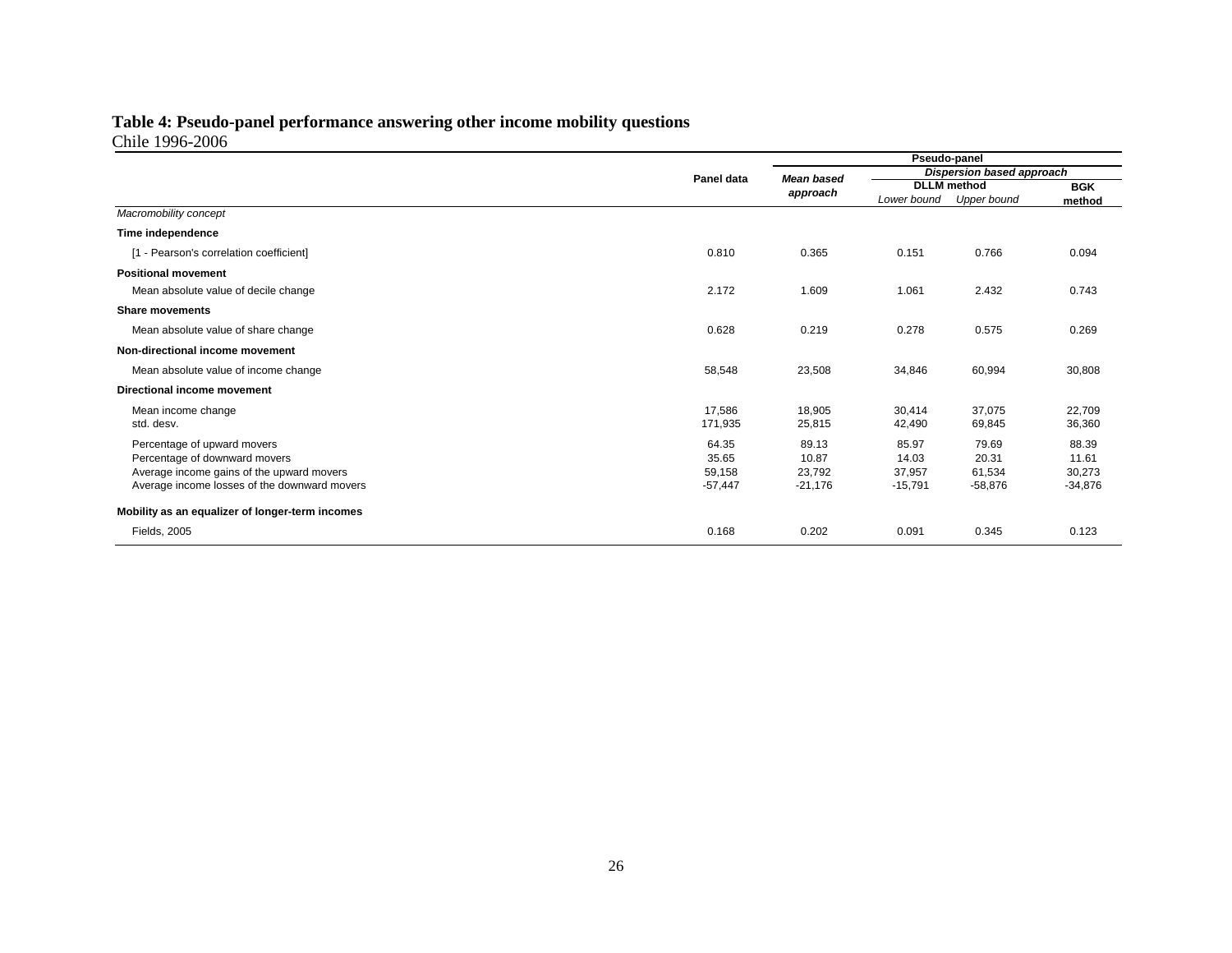#### **Table 4: Pseudo-panel performance answering other income mobility questions – cont.** Chile 1996-2006

|                                                                                                  |                 | Pseudo-panel                  |                           |               |               |
|--------------------------------------------------------------------------------------------------|-----------------|-------------------------------|---------------------------|---------------|---------------|
|                                                                                                  | Panel data      | <b>Mean based</b><br>approach | Dispersion based approach |               |               |
|                                                                                                  |                 |                               | <b>DLLM</b> method        |               | <b>BGK</b>    |
|                                                                                                  |                 |                               | Lower bound               | Upper bound   | method        |
| Micromobility regression                                                                         |                 |                               |                           |               |               |
| Change in pesos - unconditional regression coefficient                                           | $-0.628$        | $-0.409$                      | 0.271                     | $-0.751$      | $-0.155$      |
| Standard error                                                                                   | $[0.057]$ ***   | $[0.158]^{**}$                | $[0.052]$ ***             | $[0.077]$ *** | $[0.035]$ *** |
| $R^2$                                                                                            | 0.10            | 0.23                          | 0.11                      | 0.35          | 0.13          |
| N                                                                                                | 2552            | 46                            | 1525                      | 1525          | 2124          |
| Change in pesos - conditional regression coefficient                                             | $-0.761$        | $-0.627$                      | 0.269                     | $-1.043$      | $-0.290$      |
| Standard error                                                                                   | $[0.048]$ ***   | $[0.202]$ ***                 | $[0.056]$ ***             | $[0.050]$ *** | $[0.024]$ *** |
| $R^2$                                                                                            | 0.12            | 0.41                          | 0.18                      | 0.57          | 0.66          |
| N                                                                                                | 2465            | 46                            | 1520                      | 1520          | 2124          |
| Change in log pesos - unconditional regression coefficient                                       | $-0.579$        | $-0.613$                      | $-0.111$                  | $-0.744$      | $-0.224$      |
| Standard error                                                                                   | $[0.030]^{***}$ | $[0.052]$ ***                 | $[0.015]$ ***             | $[0.037]$ *** | $[0.012]$ *** |
| $R^2$                                                                                            | 0.40            | 0.73                          | 0.05                      | 0.58          | 0.37          |
| N                                                                                                | 2527            | 46                            | 1525                      | 1525          | 2124          |
| Change in log pesos - conditional regression coefficient                                         | $-0.709$        | $-0.891$                      | $-0.063$                  | $-0.995$      | $-0.385$      |
| Standard error                                                                                   | $[0.034]$ ***   | $[0.116]$ ***                 | $[0.018]$ ***             | $[0.027]$ *** | $[0.010]$ *** |
| $R^2$                                                                                            | 0.48            | 0.84                          | 0.18                      | 0.74          | 0.82          |
| N                                                                                                | 2441            | 46                            | 1520                      | 1520          | 2124          |
| Poverty dynamics and crossing the poverty line measures                                          |                 |                               |                           |               |               |
| Probability of not being poor in t=2, conditional on being poor in t=1                           | 70.83           | 75.00                         | 37.51                     | 66.80         | 56.03         |
| Probability of being poor in t=2, conditional on not being poor in t=1                           | 5.94            | 0.00                          | 1.76                      | 1.08          | 0.09          |
| Percentage who moved from below to above the poverty line, conditional on being an upward mover  | 30.73           | 7.32                          | 20.24                     | 38.24         | 19.61         |
| Percentage who moved from above to below the poverty line, conditional on being a downward mover | 12.03           | 0.00                          | 14.67                     | 6.25          | 0.55          |
|                                                                                                  |                 |                               |                           |               |               |

Source: Own elaboration based on CASEN 1996-2006 and SEDLAC (CEDLAS and World Bank).

Notes: The lower number of observations in DLLM micro-regression coefficients compared with the panel is explained by the age restriction of the method (it predicts future incomes for household heads between 25 and 55 years old). The lower number of observations in BGK micro-regression coefficients compared with the panel is explained by the birth-cohort construction (people belonging to some cohort are between 20 and 65 years of age).